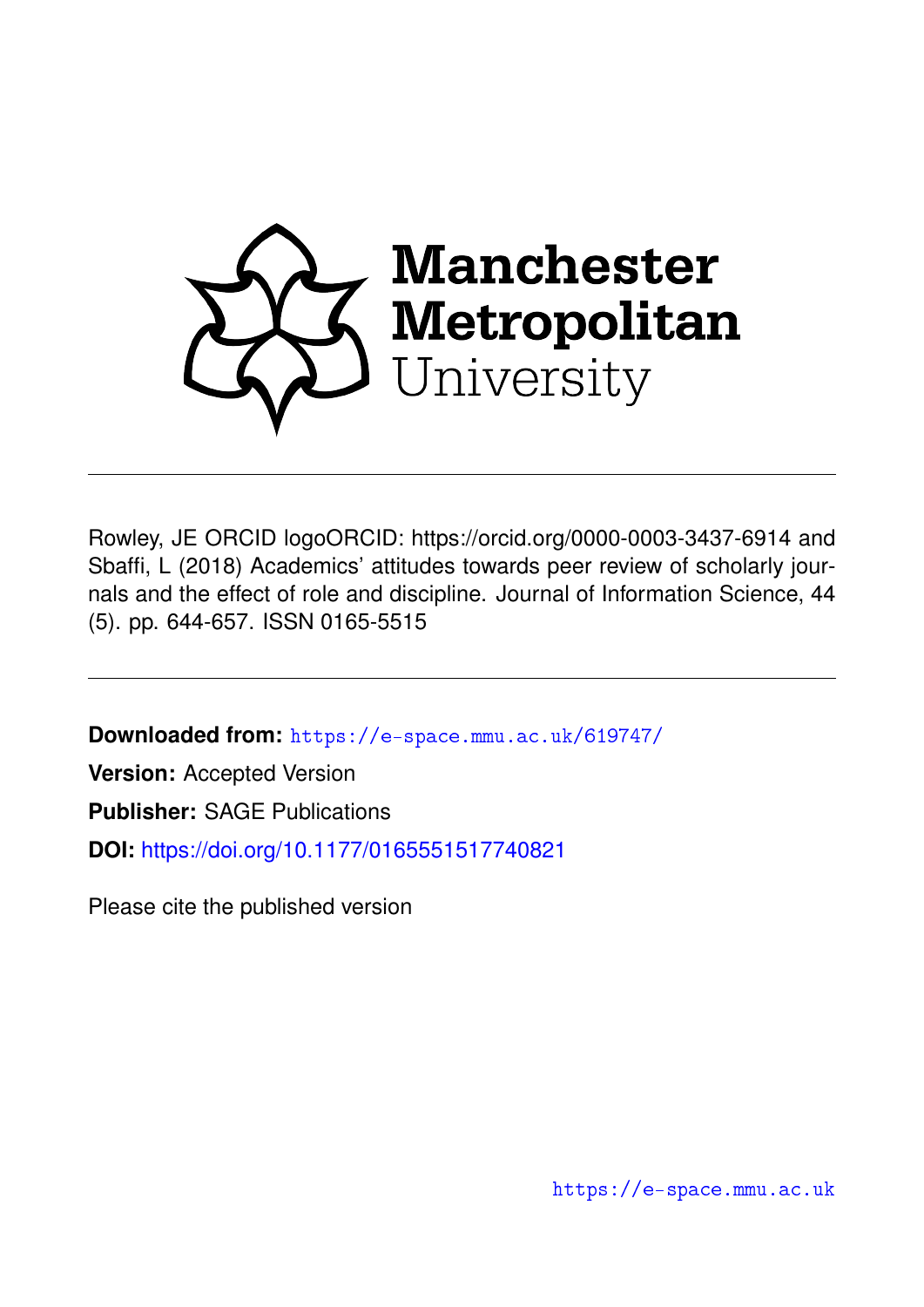## **Academics' attitudes towards peer review in scholarly journals and the effect of role and discipline.**

#### **Abstract**

This research contributes to the knowledge on academics' attitudes towards peer review, through an international and inter-disciplinary survey of academics, which profiles academics' views on the value of peer review, its benefits and the prevalence of unethical practices. Generally, academics regarded peer review as beneficial to improving their article, and felt that peer review contributed significantly to the effectiveness of scholarly communication. Academics agreed that peer review could improve the readability and quality of the published paper, as well as check for accuracy, appropriate methodology, novelty, and relevance to the journal. There are significant differences in the views of respondents on the basis of role, with those involved as reviewers and editors being less positive about peer review than authors. In addition, there is evidence of some disciplinary differences in views on the benefits of peer review.

**Keywords**: peer review; scholarly communication; researchers

#### **1. Introduction**

Effective scholarly communication is essential to the development, dissemination and impact of research outcomes in all disciplines and countries. Peer review is the main mechanism through which potential research outputs are evaluated and enhanced. According to Ware [1, p.4], '*Peer review is the process of subjecting an author's scholarly manuscript to the scrutiny of other who are experts in the same field, prior to publication in a journal*'. Also known as pre-publication peer review, the process is seen to have two important goals: ensuring that only high quality research is published (either by rejecting or improving sub-standard manuscripts); and, ensuring the dissemination and availability of research findings to interested stakeholders, including other researchers, practitioners, policy makers, and the general public [2].

The contributions of academics, in their roles as authors, reviewers and editors, are key to the peer review process, and therefore it is important to understand their attitudes towards the purpose and effectiveness of the peer review. This research will seek to profile and develop insights into researchers' engagement with peer review in the context of academic journal article publishing. Such a study is particularly timely as scholarly communication practices are in the midst of a paradigmatic change, initiated with the advent of the internet, electronic journals, social media and other communication channels, and escalated through the increasing adoption of open access publishing. According to Nicholas et al. [3] peer review contributes to reducing the complexity of '*today's disintermediated, overly abundant scholarly information environment*' (p.15). Further, recent studies on scholarly communication in general [e.g. 4,5,6] and, on open access publishing, more specifically [e.g. 7] confirm that rigorous peer review is a key consideration in researchers' choice of journal for the publication of their research, and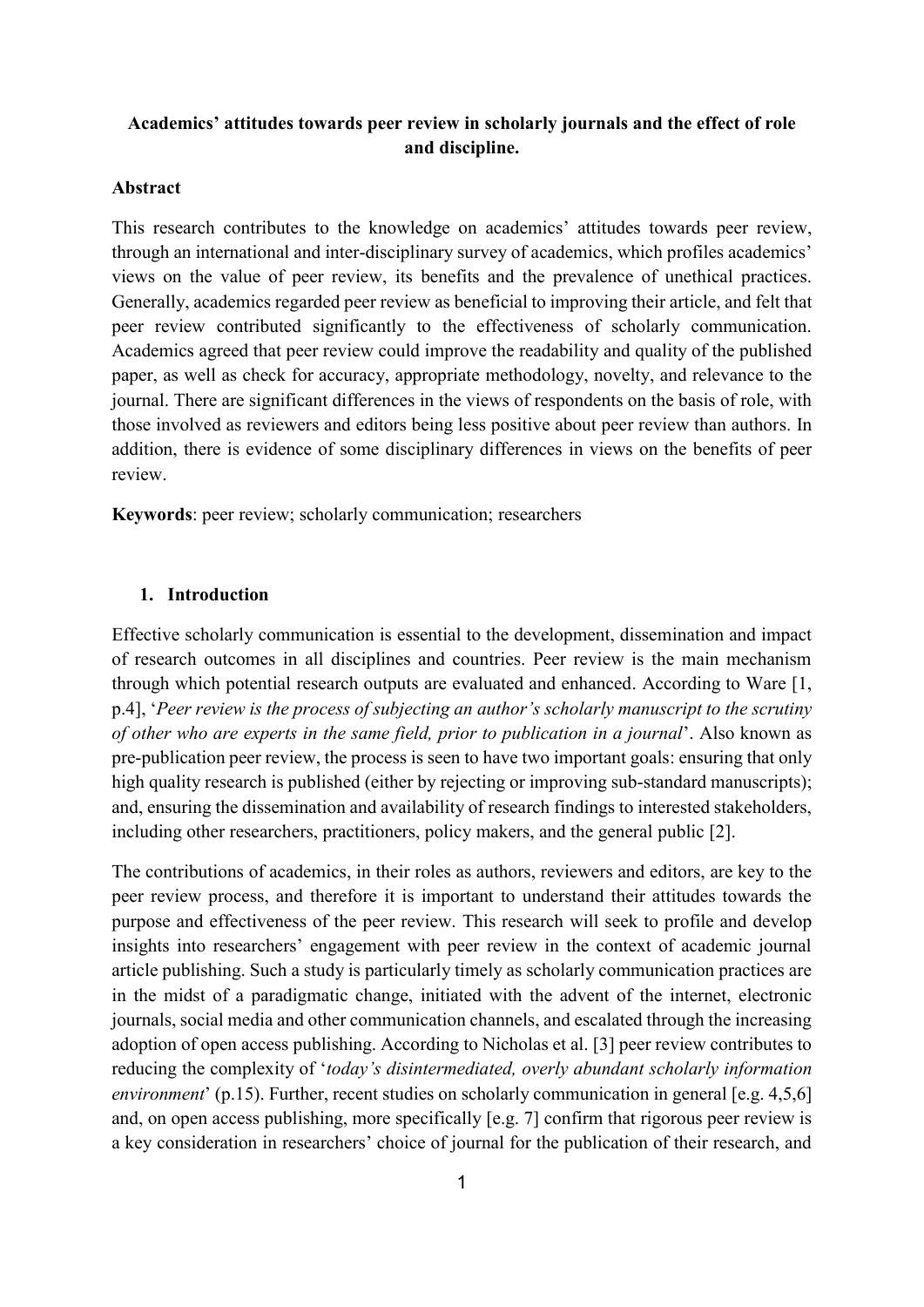is associated with journal quality and impact. In particular, in acknowledgement of the importance of peer review there have been three major surveys on this topic in recent years [1,3,4], and two other key qualitative studies which have gathered the views, variously, of editors and reviewers on peer review [2,8]. On the other hand, there is a growing body of evidence on the limitations of peer review. For example, Siler et al. [9] found that of the articles in their dataset of articles submitted to elite medical journals, a number of desk rejected articles were eventually accepted by another journal, and ultimately achieved very high citation rates, whilst Lee et al. [10] and Zhao, Chi and Van den Heuvel [11] explore the nature of bias in peer review. However, none of these studies have analysed differences in views between those with different roles, and levels of experience with peer review, and nor have they considered the extent to which discipline might impact on views.

This research, then, aims to contribute to knowledge regarding academics' attitudes to peer review, and further to investigate whether there are any differences in attitudes based on roles (author, reviewer, editor) and discipline. More specifically, the objectives of this research are to:

- 1. Profile academics' views on: (a) the value of peer review; (b) the benefits that accrue from peer review (c) the ethics of peer review.
- 2. Investigate any differences in views on value, benefits and ethics, relating to peer review, between authors, reviewers and editors.
- 3. Investigate any differences in views on value, benefits and ethics, relating to peer review, on the basis of discipline.

Next, a literature review summarises prior literature on peer review, with a focus on the importance of peer review to scholarly communication and academics engagement with and attitudes towards the peer review process. Then, the details of the survey drawing on the international and inter-disciplinary community of authors, editors and peer reviewers for Taylor & Francis journals is outlined and evaluated. Next, findings are reported and discussed. Finally, conclusions and recommendations for future research and practice and policy are offered.

### **2. Literature Review**

Appendix 1 summarises the key characteristics of the main studies that have investigated aspects of peer review. Amongst these studies are three large-scale, global studies of the views of academics on peer review. The first of these studies was conducted by Ware [1] in 2008, and in the rapidly changing world of scholarly communication, may now be a little dated. Nevertheless, it was a large-scale international study with 3040 academics as respondents. They investigated experience, and preferences with type of peer review – with single blind being the most experienced model and double blind being the preferred model. 85% of respondents believed that peer review greatly helped scientific communication; and, 64% were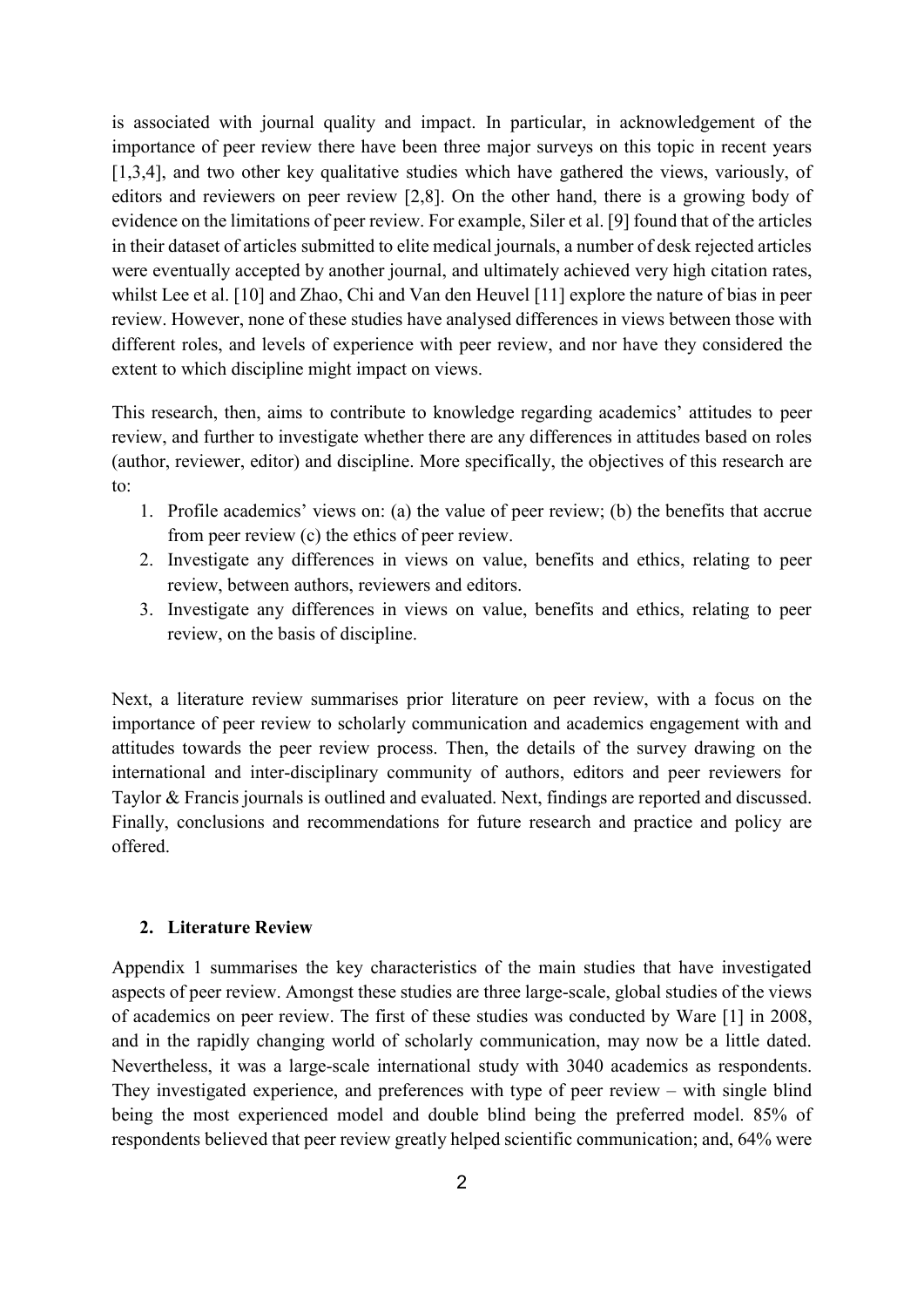satisfied with the peer review process, and 90% agreed that peer review had improved their own last published paper. Most frequently cited improvements were: suggestions on presentation, and language or readability. In terms of their motivations for review, contributing to the academic community was ranked most highly (91%), followed by enjoying being able to improve the paper (78%) and seeing new work ahead of publication (69%). Some questions were directed specifically at editors; these related to the use of online manuscript submission and management systems (used by about 75% of editors), their workload (typically 50 a year) and acceptance rate (typically 50%).

Next, in 2009, Mulligan et al. [4] conducted an international online survey of researchers. Their questionnaire had three main sections collecting data respectively from the researcher (as author, reader or reviewer), author or reviewer perspective, but there was no overlap between the questions posed to these three groups. They also conducted some analysis by subject discipline, in relation to specific questions. Researchers were asked about satisfaction levels, importance and sustainability, and purpose of peer review as well as the effectiveness of different types of peer review. Authors were asked how their article had been improved by peer review, and speed. Reviewers were asked about their motivations and prompted to offer suggestions for improvements. They found that the peer review process was highly regarded, and seen to be essential for scholarly communication. 90% believed that peer review had improved their last paper. Double-blind review was the preferred model, but whilst peer review should identify fraud, it could not always do so.

Nicholas et al. [3] and Jamali et al. [12] report on an international study of 4000 academic researchers that focussed on how trustworthiness is determined in the digital environment in the context of scholarly reading, citing and publishing. Since peer review was found to be the central pillar of trust, their findings centred on the role of peer review. Nicholas et al. [3] suggest that peer review was seen to be '*a familiar, reliable and traditional practice*' (p.16). Importantly, researchers want to be published in journals with robust peer review mechanisms, and, also, they prefer to cite peer-reviewed articles. They also agreed that peer review led to an increase in the quality of an article. On the other hand, academics acknowledged that there were problems with peer review, particularly with regard to slowness, hands-off editors, lighttouch peer review, and the variable quality of reviews. In addition, there was some evidence that younger academics (under 30) were less confident that peer-reviewed journals were the most trustworthy source, than older academics. Jamali et al. [12] focussed on the geographical differences in trust in reading, citing and publishing activities, and found that scholars from high Human Development Index (HDI) countries (e.g. USA and UK) are less discriminatory than authors from developing countries in their citation practices, although they regard it as important that the source is peer-reviewed. They are also more negative towards the use of repositories and social media for publishing, and doubt their potential to reach a wider audience.

There have also been some important qualitative studies, which focus on the views of reviewers on peer review. Zaharie and Osoian [8] conducted semi-structured interviews with 42 journal referees in the natural and social sciences in Romania. Their focus was on the motivation to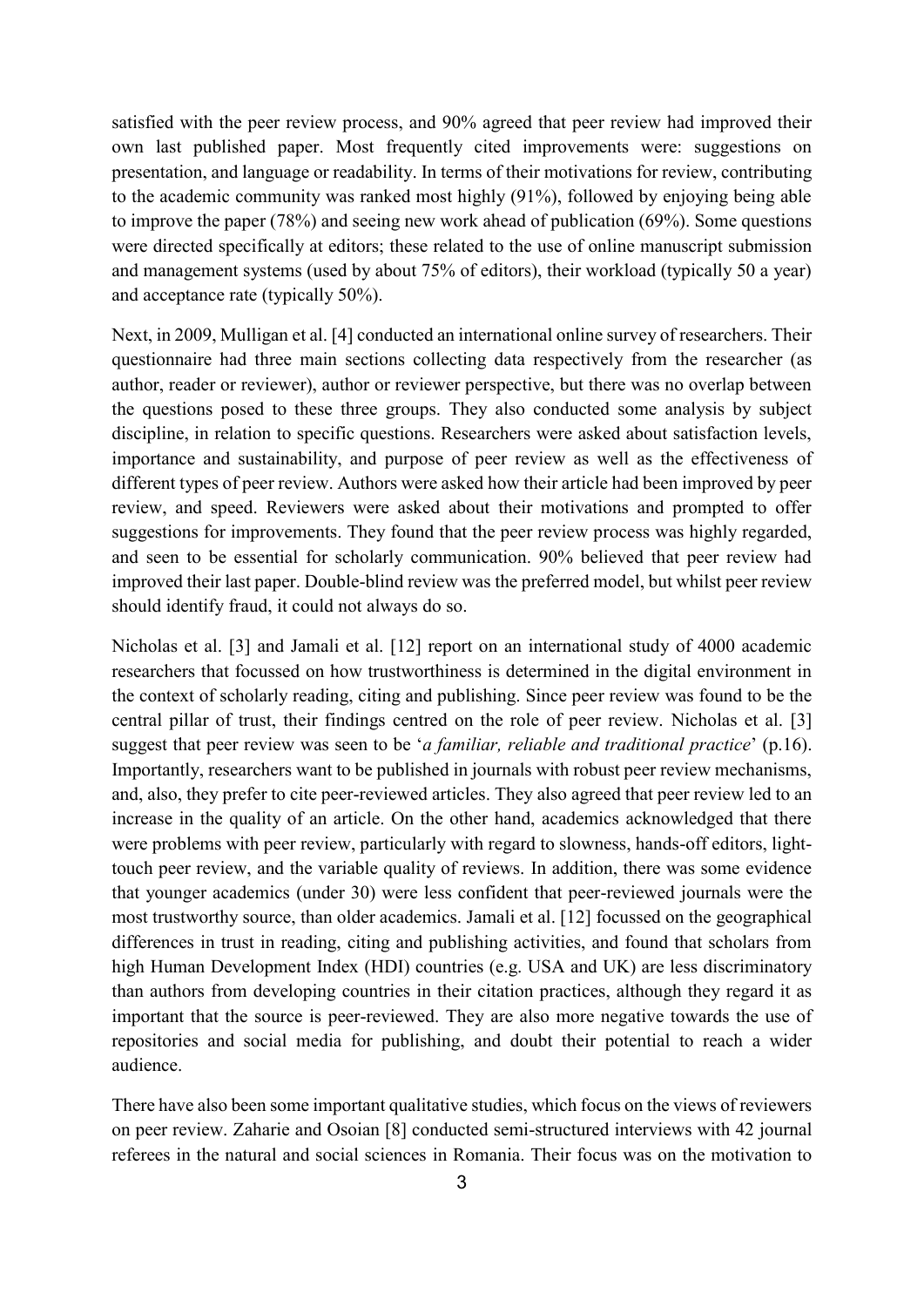review. They reported two interesting models. The first identified two distinct motivation frames that can be adopted by reviewers: member of the scientific community focussed on the groups, and prospective member of the scientific community focussed on self-achievement. Their second model captured the different benefits and costs associated with reviewing. Amongst incentives to review are: guard quality standards, screen publication, improved manuscripts, as well as relationship with the editor, career boost (e.g. professional development, privilege when submitting), and financial rewards. Review costs include time, low quality papers, and editor/author disregards the review suggestions. Lipworth et al. [2] also conducted a qualitative study, through interviews with 35 editors and reviewers in biomedicine in the UK, USA and Australia. They found that reviewers and editors were aware of a number of social and subjective dimensions (e.g. bias, and conflicts of interest, prejudice, authority and intuition), but rather than viewing these negatively, participants felt that they made a positive contribution to the peer review process. Lipworth et al. [2] concluded that the social and subjective dimensions of peer review should be made more explicit, accommodated, and even encouraged and used to enrich the review process.

There is also a group of studies that specifically focus on bias and other ethical dimensions of peer review. Lee et al. [10] defined bias in peer review as the violation of impartiality in the evaluation of a submission, and impartiality as the ability for any reviewer to interpret and apply evaluative criteria in the same way in the assessment of a submission. They propose a number of types of bias, associated, respectively, with author characteristics (including gender, prestige, nationality and affiliation), reviewer characteristics, and content. Zhao et al. [11] suggested that reviewers often have multiple biases when conducting a review, and seek to integrate these multiple biases into two groups associated with their static profiles and dynamic behavioural context, and Zaharie and Osoian [8] identified two different types of motivation frames, which align respectively with the reviewers' self-interest and their contribution to the scientific community. Taking different tacks, Garcia et al. [13] suggested that the use of associate editors can impact on bias and its effects in peer review and Nobarany and Booth [14] explored the anonymity policies of journals, and considered how the disclosure and concealment of identities can best be managed in the peer review process. Interestingly and importantly, studies that explore ethics in peer review, tend to problematize the peer review process, yet despite this, as many prior studies have confirmed, and Nicholas et al. [3] declare peer review is still king in the digital age.

## *Summary and Contribution*

In acknowledgement of the importance of peer review, there have been three major surveys on this topic in recent years, which have gathered the views, variously, of editors and reviewers on peer review, and some specific studies on the notion of bias in peer review. These studies affirm the persistence of the importance and value of peer review in the digital age, but note its limitations and challenges, including issues associated with the ethics of, or bias in, peer review. However, none of these studies have analysed differences in views between those with different roles, and levels of experience with peer review, and in respect of discipline, only Mulligan et al. [4] have considered, to a limited extent, the impact of discipline on attitudes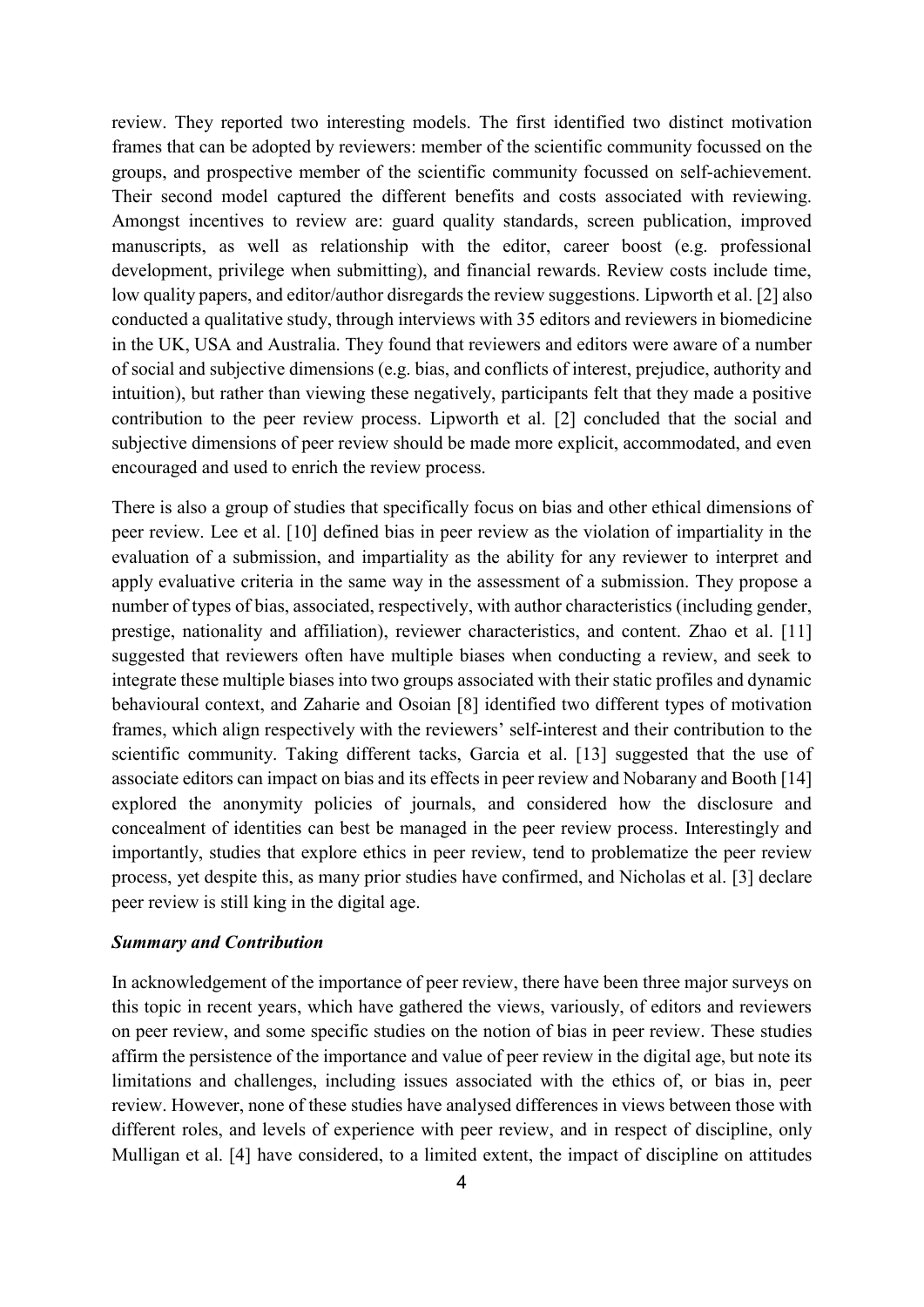towards peer review. This research, then, seeks to ascertain whether findings from previous studies regarding the value, benefits and ethical dimensions of peer review still stand, and to extend research in this area by investigating the any differences in views on the basis of role (author, reviewer, editor or discipline).

#### **3. Methodology**

#### *3.1 Process*

In 2015, Taylor & Francis carried out a worldwide online survey to gather authors' views on peer review ([http://authorservices.taylorandfrancis.com/peer-review-global-view/\)](http://authorservices.taylorandfrancis.com/peer-review-global-view/). The survey was designed to gain insights on a number of aspects of peer review. The '*Peer review in 2015: a global view*' survey covered five topics: the purpose of peer review, ethics in peer review, the process of peer review, and different peer review models, with 53 closed questions, many of which had a number of Likert-style statements. For example, Q6 on the Purpose of peer review asks '*In your opinion, how common do you think the following situations are in the peer review process*?'. This is followed by descriptions of seven different scenarios to which respondents are requested to allocate a number between 1 and 10, where, 10=extremely common, and 1=extremely rare. Respondents also provided demographic information, including whether their experience of peer review related only to their role as an author, or whether they were involved as both author and reviewer, or as author, reviewer and editor. The questionnaire was piloted internally with Taylor & Francis staff to ensure accuracy, clarity and questionnaire logic, and externally with a small group of academics. In addition, e-mails providing access to the survey were distributed in small batches to provide the opportunity to address any minor technical problems with world-wide access to the survey. This dataset was mined for interesting insights, leading to a focus in the present analysis on six main questions, which include 31 ten-point Likert-scale.

Adopting a survey approach has facilitated the gathering of data across countries and disciplines and generated a significant dataset that provides evidence that not only has value for policy development for Taylor & Francis, but also offers some indicators of more general interest.

#### *3.2 Participants*

The survey was sent during Spring 2015 via email to 86,487 authors who published with Taylor & Francis or Routledge in 2013. By the end of the data collection phase, 7,875 filled questionnaires were completed, providing a response rate of 9.1%. Of the total respondents, 58.8% (4637) came from Humanities and Social Sciences (HSS) disciplines and the remaining 41.1% (3238) came from Scientific, Technical and Medical (STM) disciplines. The survey targeted three key groups: authors (15.8%, 1242 respondents), people who are both authors and reviewers (63.8%, 5023 respondents), and people who are authors, reviewers and have editorial duties (20.4%, 1610 respondents). The nature of the contact database also affected the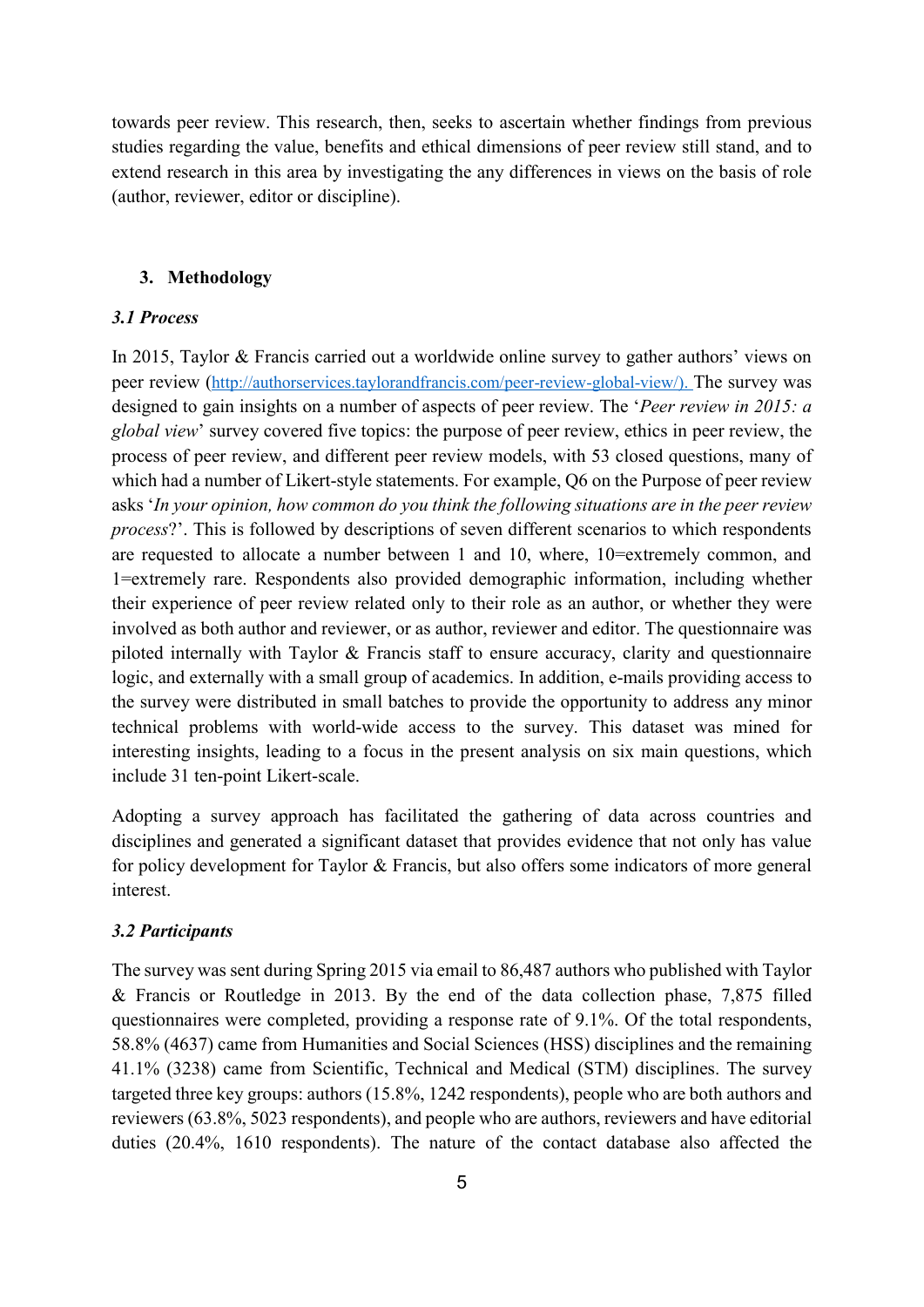geographical spread of respondents. 34.9% of the respondents are from the United States and Canada, 28.3% from Europe, 21.4% from Asia and Australasia and 4.7% from Africa and South America, whilst 10.7% of respondents did not specify their provenance.

#### *3.3 Data analysis*

Data were entered into IBM SPSS Statistics 23. The dataset was initially inspected for errors and out-of-range values in each variable. The confidence interval (at a 95% confidence level) for any one question is 1.18, suggesting that for all questions we can be 95% that the true percentage of the entire population who would give that response would fall within  $+/-1.18\%$ of the percentage of the sample giving that response. Descriptive statistics and means and standard deviations were calculated for each of the statements. Subsequently, one-way between-groups ANOVA with post-hoc tests were carried out to compare mean scores on role (Author; Author/Reviewer; Author/Reviewer/Editor). This study focusses on reporting the results from the ANOVA with respect to the role of the respondent. Independent samples ttests were also performed on discipline, but, in the interests of readability and space, only the outcomes of these tests are reported. For example, whether the difference in attitudes between academics in STM and HSS disciplines are significant at the 0.05 level is reported, and which of the two groups has scored the highest mean value, but not individual means, standard deviations, effect size and t values.

#### **4.Findings**

#### *4.1 Introduction*

This section reports on the findings from the analysis of the data. Most of the tables report responses for the whole sample, as well as providing a comparison of the differences between respondents between the categories of: authors (Author), authors and reviewers (Reviewer), and authors, reviewers and editors (Editor), and indicating whether there are any significant differences on the basis of discipline. With regard to the categories Author, Reviewer and Editor, it is likely that there is some alignment between these categories and the level of academic seniority of the respondent, but this can not be assumed, so we do not develop this aspect of the discussion further.

#### *4.2 Academics' Views on the Value of Peer Review*

Table 1 summarises responses to three questions that focus on the overall value that academics place on peer review. Overall, academics regard peer review to be beneficial in improving their article (Q1, mean 7.40). They also agree that scholarly communication is greatly helped by peer review (Q2a, mean 7.71) and that the peer review process means that researchers can have confidence in the academic rigour of published articles (Q2b, mean 7.16). In addition, there are no differences arising on the basis of discipline. However, in line with responses to many of the other questions in the survey, which are discussed later, there is a significant difference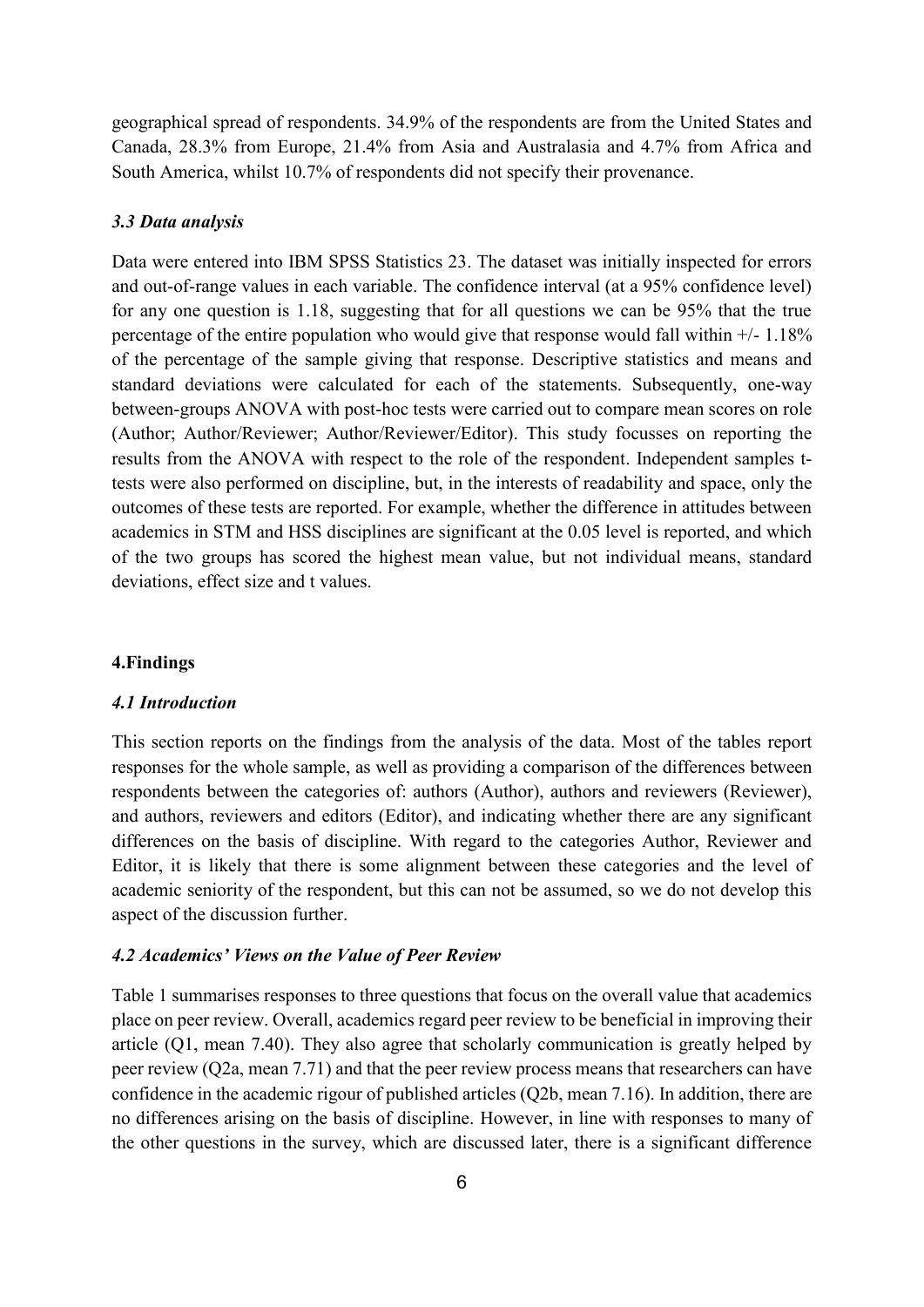between the responses from the three groups, to two of the questions. In particular, respondents who have only been involved as authors are more positive than those who also act as reviewers and editors. Indeed, it would appear that those who have had greater experience of the peer review process are less confident of its value; this constituency has the privilege of insights into the processing of greater numbers of articles through per review than do those academics who are only authors.

#### *4.3 Academics' Views on the Benefits of Peer Review*

Table 2 elaborates further on respondents' views on the specific purpose and benefits objectives of peer review. The responses relate to the extent to which academics feel that peer review is currently achieving the specified objectives. Academics are most confident that peer review can: improve the quality of the published paper (Q4b, mean 7.72); check for an appropriate and robust methodology (Q4h, mean 7.44); determine whether the article is relevant to the journal's aims and scope (Q4k, mean 7.44); suggest changes to improve the readability of the article (Q4i, mean 7.39); make a judgement about the novelty of the manuscript (Q4c, mean 7.38); and, determine the importance of the findings (Q4e, mean 7.34). There is also some consensus on the ability of peer review to select the best manuscript for the journal (Q4d, mean 6.91)and to provide feedback in all circumstances (Q4l, mean 6.67). Respondents are less convinced that peer review: refine the translation (Q5d, mean 5.23); carry out sub-editing (Q5b, mean 5.49); detect plagiarism (Q4a, mean 5.96); and, detect academic fraud (Q4f, mean 5.91).

Interestingly, this is the part of the dataset where there is the greatest evidence of disciplinary differences. Not surprisingly, most of the questions with the higher means showed no disciplinary differences, but there were disciplinary differences on responses with higher means in the areas of: novelty judgement (Q4c), checking factual accuracy (Q4g), improving readability (Q4i) and highlighting omissions (Q4j). In addition, there were disciplinary differences on a number of other statements. Arguably, the most significant of these relate to detecting plagiarism (Q4a) and, detecting academic fraud (Q4f). In addition, opinions vary depending on the role experience of respondents, with in the case of benefits of peer review, authors are in every instance more positive than reviewers, and reviewers are in every instance more positive than editors, although these differences are mostly only significant in the authorreviewer comparison.

In conclusion, it is evident that whilst in many respects there is a consensus on the purpose of peer review and the extent to which it is delivering benefits to scholarly communication, there are some variations in practices, and perspectives between disciplines, and, on the basis of the experience of the respondents with the peer review process.

# *4.4 Academics' views on the ethics of peer review*

Table 3 summarises respondents' views on a variety of ethical aspects associated with the peer review process. The first three questions in Table 3 (Q6a, Q6b and Q6c) focus on whether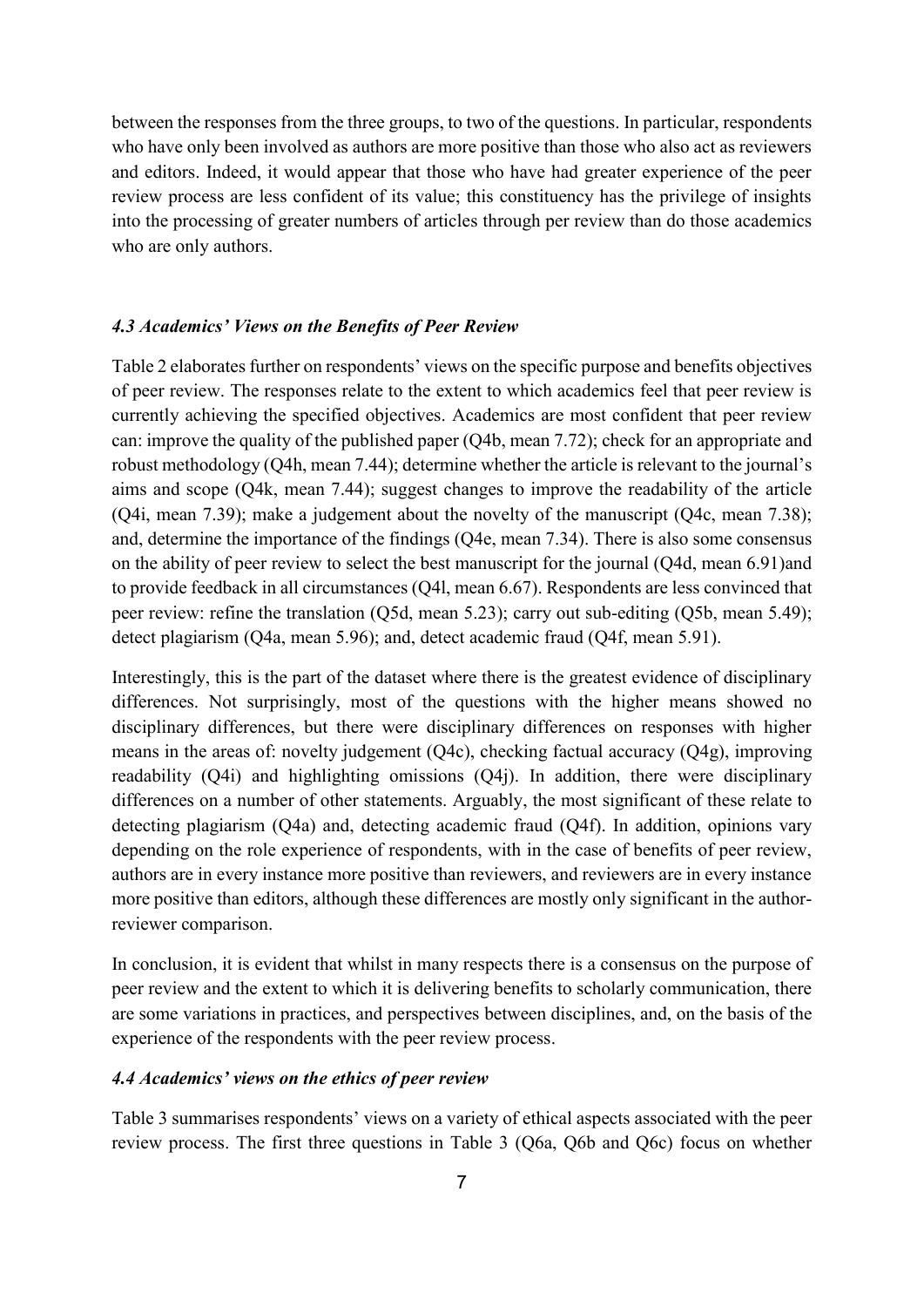respondents suspect bias in the review process as a result of gender, geography or seniority. In terms of gender, there was a consensus that it was relatively rare for authors of one gender (either male or female) to be more likely to be accepted for publication than authors of the other gender (Q6a, mean 3.37), although authors (50% males; 50% females) were a little more inclined to think that this was a possibility more than reviewers (58.8% males; 41.2% females) and editors (65.6% males; 34.4% females). There was a much stronger view that regions might impact the likelihood of acceptance (Q6b, mean 6.16) and, contrary to the case with gender and seniority, editors were more likely to see this as common than reviewers or authors. Seniority was also regarded as a factor that might influence acceptance relatively frequently (Q6c, mean 7.05), with editors viewing this as less common than did reviewers and authors. The responses to all three questions showed disciplinary differences, suggested that respondents for STM and those from HSS had different views regarding the frequency of potential inequalities in the peer review process.

The next four questions in Table 3 (Q6d, Q6e, Q6f and Q6g) focus more directly on respondents' views on fraudulent reviewing practices, *viz,* delaying a review, borrowing ideas, reciprocal support, and using false identities. Responses to the first three of these questions suggested that there was a general view that all three of these could be moderately common practice. Respondents did suspect that reviewers sometimes delayed assessment to increase the likelihood of their own research being published first (Q6d, mean 5.07), and took ideas from papers they were reviewing and used them in their own research (Q6e, mean 4.96). They also thought that, on occasions, reviewers would give unduly positive reviews to authors they know in a reciprocal arrangement for similarly positive reviews for their own work (Q6f, mean 5.42). On the other hand, there was very little support for the idea that reviewer might conduct reviews under false identities (Q6g, mean 2.75). Again, disciplinary differences were in evidence, as well as some differences between authors, reviewers and editors.

Finally, Table 4 investigates the centrality of the model of peer review, by presenting insights into respondents' views on the extent to which they regard four different types of peer review to be capable of preventing one type of unethical practice, giving overly positive reviews to authors they know in order to guarantee that their own work is treated favourably. This table suggests that respondents place their confidence in double blind peer review (where the identity of both the author and the reviewer are confidential) (Q10b, mean 6.87). Their least favoured option is single blind peer review (where the reviewer is not known to the authors, but the author is known to the reviewer) (Q10a, mean 3.79). They are relatively neutral regarding open peer review (where both the author's and the reviewers' names are known to each other), (Q10c, mean 4.21), open and published peer review (where both the author's and the reviewers' names are known to each other and the reviewers' signed reports are openly published alongside the paper) (Q10d, mean 4.97), and post-publication peer review (where online readers comment on, or rate the paper following publication (Q10e, mean 4.87).

Other data from the survey suggests that double blind review is the model of peer review with which respondents are most at ease, and that their level of comfort with other methods is much lower, so that many of them may not be able to comment with any authority on the other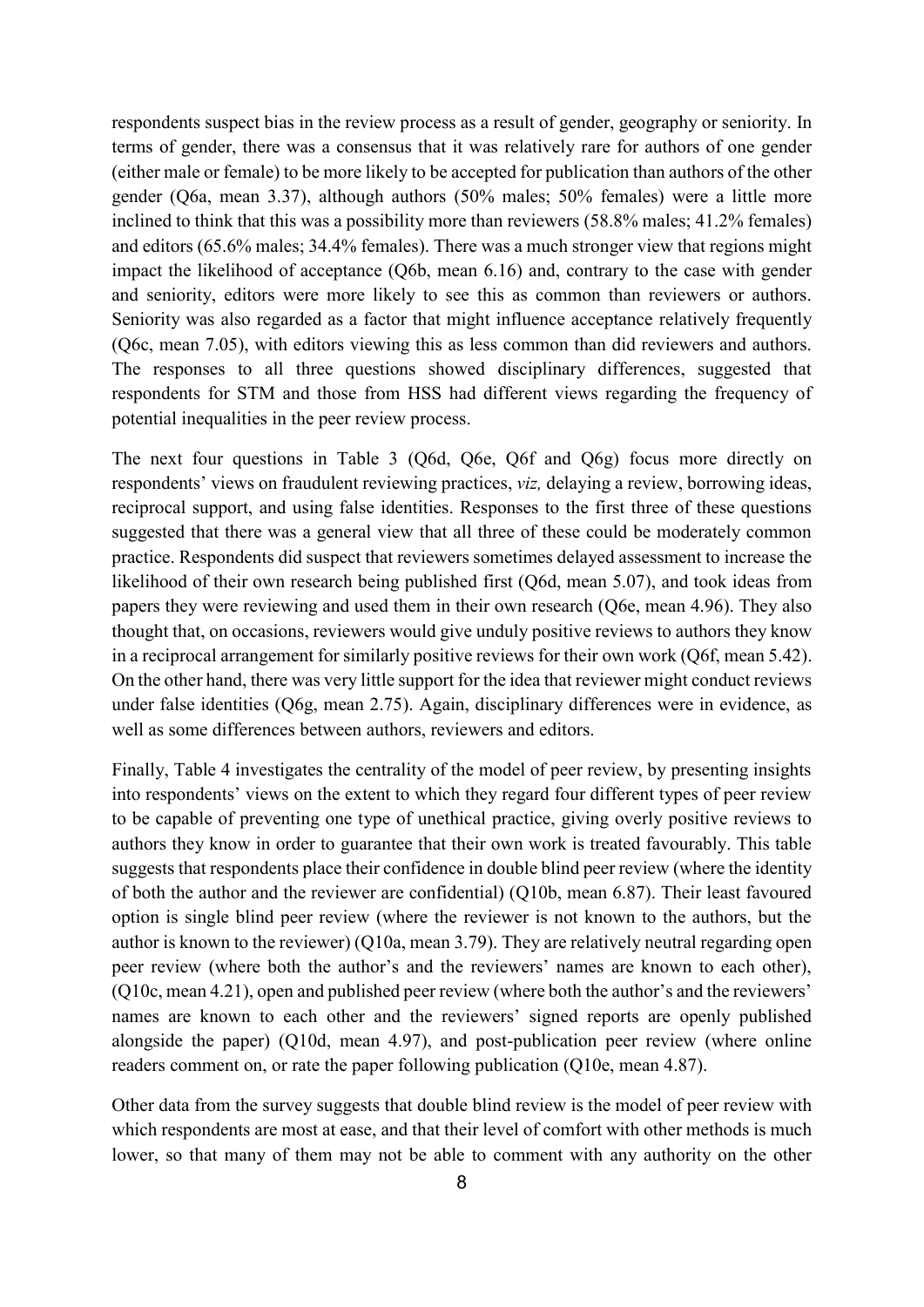methods (mean values close to 5, Table 5). On the other hand, it is interesting to note that for all types of review, other than open review, authors are more positive regarding its capabilities than reviewers, and reviewers are more positive than editors. This difference is significant for all statements for authors compared with reviewers, but only for double blind review for reviewers compared with editors. Furthermore, although on double blind review there are no disciplinary differences, these exist in the responses to all of the other types of peer review.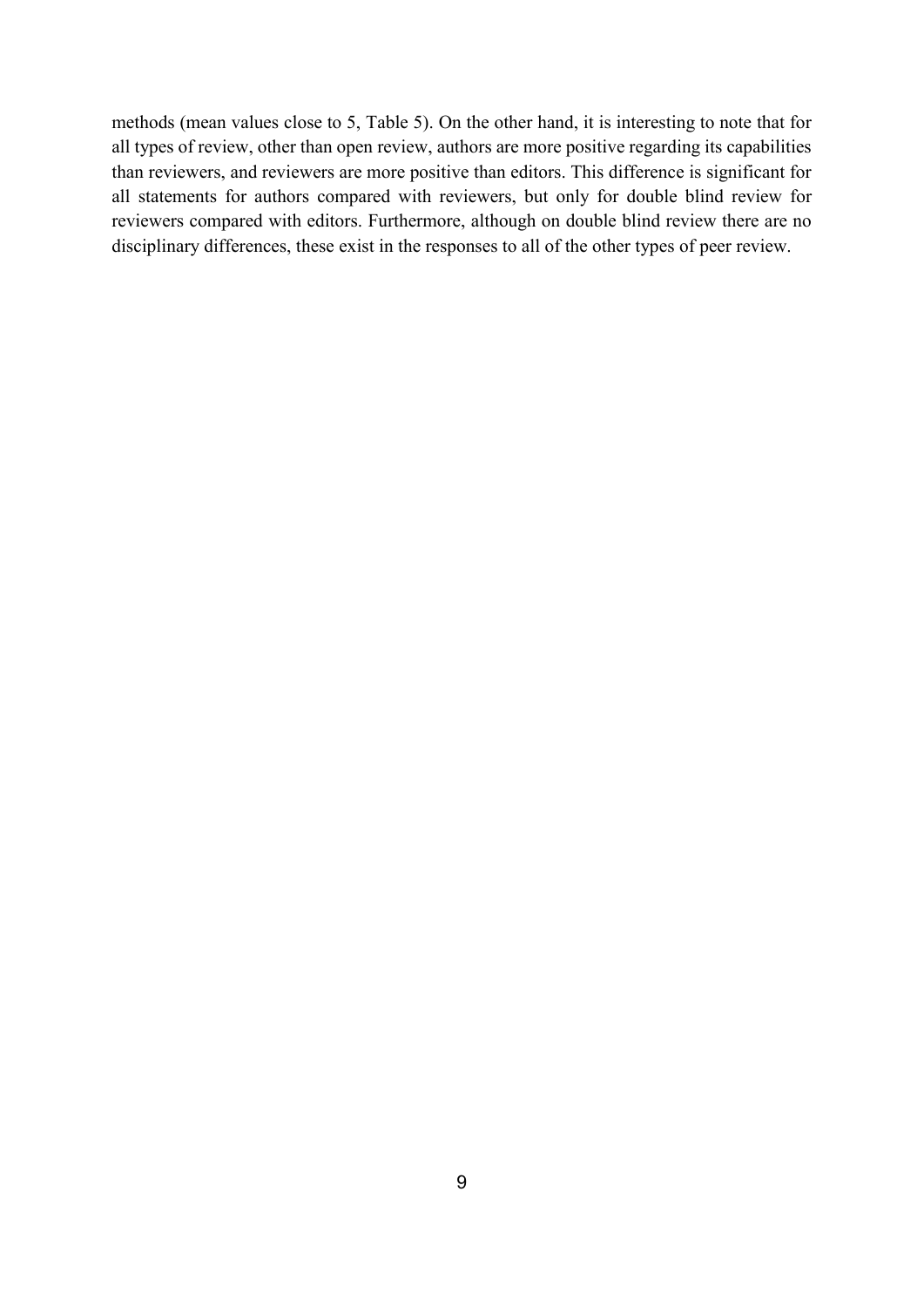| <b>Statement</b>                                                                                                                       | Overall<br>survey<br>results |      | <b>Author</b>     |      | <b>Reviewer</b> |      | <b>Editor</b> |      | <b>ANOVA</b> |                  |                | <b>Discipline</b><br><b>Differences</b> | <b>Scale</b>                                                   |
|----------------------------------------------------------------------------------------------------------------------------------------|------------------------------|------|-------------------|------|-----------------|------|---------------|------|--------------|------------------|----------------|-----------------------------------------|----------------------------------------------------------------|
|                                                                                                                                        | Mean                         | sd   | Mean              | sd   | Mean            | Sd   | Mean          | Sd   | $\cal F$     | $\boldsymbol{p}$ | Effect<br>size |                                         |                                                                |
| Q1. As an author, please<br>rate how beneficial the<br>peer review process was<br>to improving your most<br>recently published article | 7.40                         | 2.06 | $7.59^{1,2}$      | 2.05 | 7.41            | 2.02 | 7.27          | 2.18 | 8.115        | < 0.001          | 0.002          | NO                                      | 1=not at all<br>beneficial<br>$10 = \text{very}$<br>beneficial |
| Q2a. Scholarly<br>communication is greatly<br>helped by peer review of<br>published papers                                             | 7.71                         | 1.96 | 7.74              | 1.92 | 7.70            | 1.95 | 7.79          | 2.02 |              |                  |                | NO                                      | $=$ strongly                                                   |
| Q2b. Researchers can<br>have confidence in the<br>academic rigour of<br>published articles<br>because of the peer<br>review process    | 7.16                         | 2.13 | 7.56 <sup>4</sup> | 2.05 | 7.11            | 2.12 | 6.95          | 2.21 | 30.478       | < 0.001          | 0.01           | NO                                      | disagree<br>$10$ =strongly<br>agree                            |

**Table 1.** Overall value of peer review

**Note:** empty cells (-) indicate that no significant difference has been detected.

<sup>1</sup>significant difference between: Author and Reviewer

<sup>2</sup>significant difference between: Author and Editor

<sup>3</sup>significant difference between: Reviewer and Editor

4 significant difference between: All groups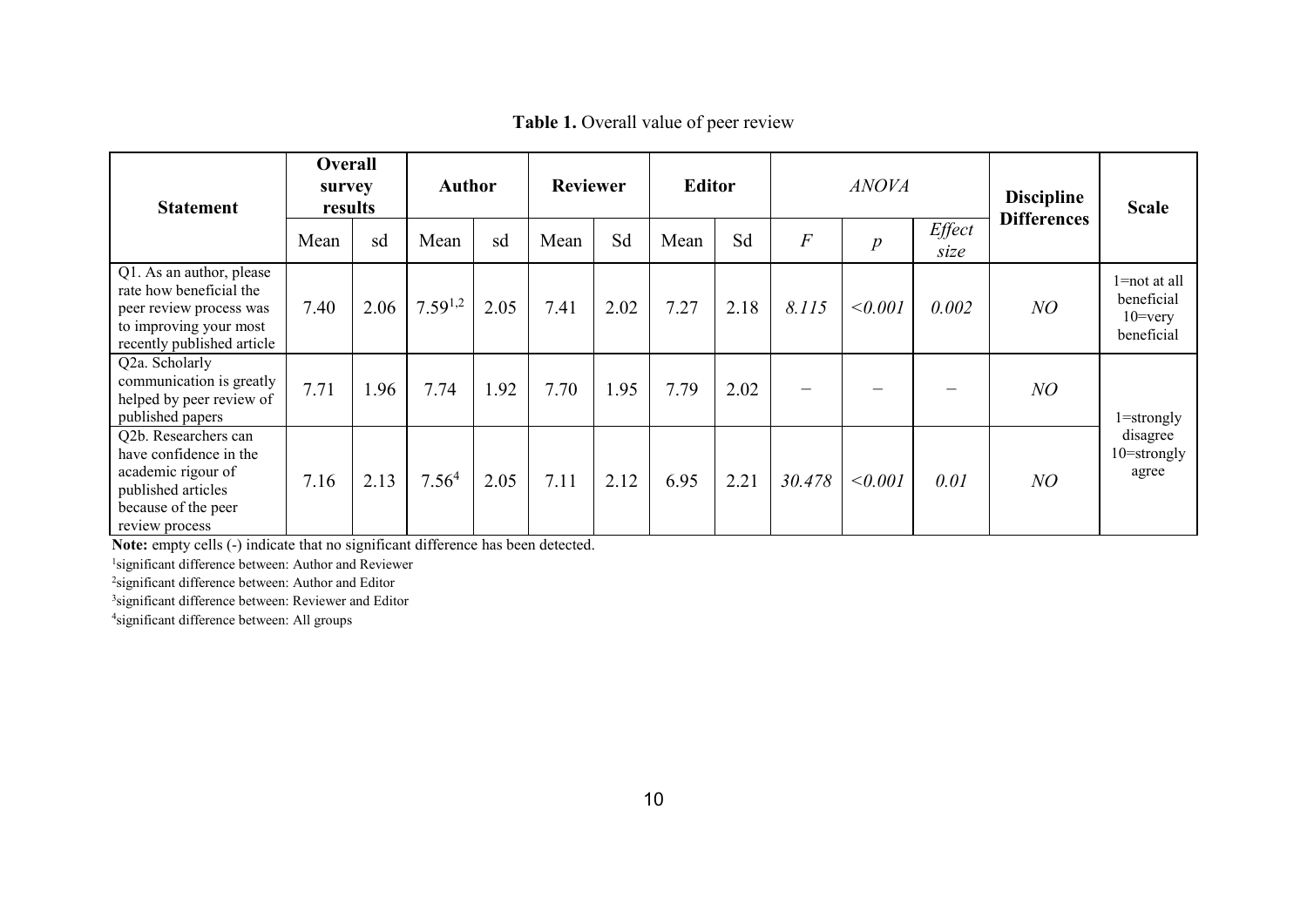| <b>Statement</b>                                                                             | <b>Overall</b><br>survey<br>results | <b>Author</b> |              |      | <b>Reviewer</b> |      | <b>Editor</b> |      | <b>ANOVA</b>             |                  |                          | <b>Discipline</b><br><b>Differences</b> | <b>Scale</b>               |
|----------------------------------------------------------------------------------------------|-------------------------------------|---------------|--------------|------|-----------------|------|---------------|------|--------------------------|------------------|--------------------------|-----------------------------------------|----------------------------|
|                                                                                              | Mean                                | sd            | Mean         | sd   | Mean            | sd   | Mean          | Sd   | $\overline{F}$           | $\boldsymbol{p}$ | Effect<br>size           |                                         |                            |
| Q4a. Peer review can detect<br>plagiarism                                                    | 5.96                                | 2.52          | $6.79^{1,2}$ | 2.38 | 5.84            | 2.52 | 5.71          | 2.51 | 81.068                   | < 0.001          | 0.02                     | <b>YES</b><br>(HSS < STM)               |                            |
| Q4b. Peer review can improve<br>the quality of the published<br>paper                        | 7.72                                | 1.84          | 7.78         | 1.82 | 7.73            | 1.83 | 7.65          | 1.92 |                          |                  | $\overline{\phantom{0}}$ | NO                                      |                            |
| O <sub>4c</sub> . Peer review can make a<br>judgement about the novelty of<br>the manuscript | 7.38                                | 1.91          | 7.46         | 1.88 | 7.37            | 1.88 | 7.34          | 2.01 |                          |                  |                          | <b>YES</b><br>(HSS < STM)               |                            |
| Q4d. Peer review can select the<br>best manuscript for the journal                           | 6.91                                | 2.18          | $7.32^{1,2}$ | 2.09 | 6.84            | 2.17 | 6.81          | 2.25 | 25.359                   | < 0.001          | 0.01                     | NO                                      |                            |
| O <sub>4</sub> e. Peer review can<br>determine the importance of<br>the findings             | 7.34                                | 1.92          | 7.40         | 1.88 | 7.34            | 1.91 | 7.31          | 1.97 |                          |                  |                          | <b>YES</b><br>(HSS < STM)               | $1 =$ strongly             |
| O4f. Peer review can detect<br>academic fraud                                                | 5.91                                | 2.54          | $6.79^{1,2}$ | 2.34 | 5.79            | 2.53 | 5.63          | 2.57 | 89.784                   | < 0.001          | 0.02                     | <b>YES</b><br>(HSS < STM)               | disagree<br>$10$ =strongly |
| Q4g. Peer review can check<br>the factual accuracy of the<br>manuscript                      | 6.43                                | 2.30          | $6.99^{1,2}$ | 2.17 | 6.34            | 2.31 | 6.27          | 2.32 | 43.809                   | < 0.001          | 0.01                     | <b>YES</b><br>(HSS < STM)               | agree                      |
| Q4h. Peer review can check for<br>an appropriate and robust<br>methodology                   | 7.44                                | 1.87          | 7.45         | 1.85 | 7.45            | 1.85 | 7.40          | 1.94 |                          |                  | -                        | NO                                      |                            |
| Q4i. Peer review can suggest<br>changes to improve the<br>readability of the article         | 7.39                                | 1.91          | $7.55^{1,2}$ | 1.93 | 7.39            | 1.89 | 7.27          | 1.95 | 7.570                    | 0.001            | 0.002                    | <b>YES</b><br>(HSS < STM)               |                            |
| Q4j. Peer review can highlight<br>omissions in the content of the<br>paper                   | 7.30                                | 1.84          | 7.39         | 1.89 | 7.28            | 1.81 | 7.29          | 1.90 | $\overline{\phantom{0}}$ |                  |                          | <b>YES</b><br>(STM < HSS)               |                            |
| O4k. Peer review can<br>determine whether the article is                                     | 7.44                                | 2.02          | $7.69^{1,2}$ | 1.97 | 7.39            | 2.03 | 7.38          | 2.04 | 11.641                   | < 0.001          | 0.003                    | NO                                      |                            |

**Table 2.** Benefits of peer review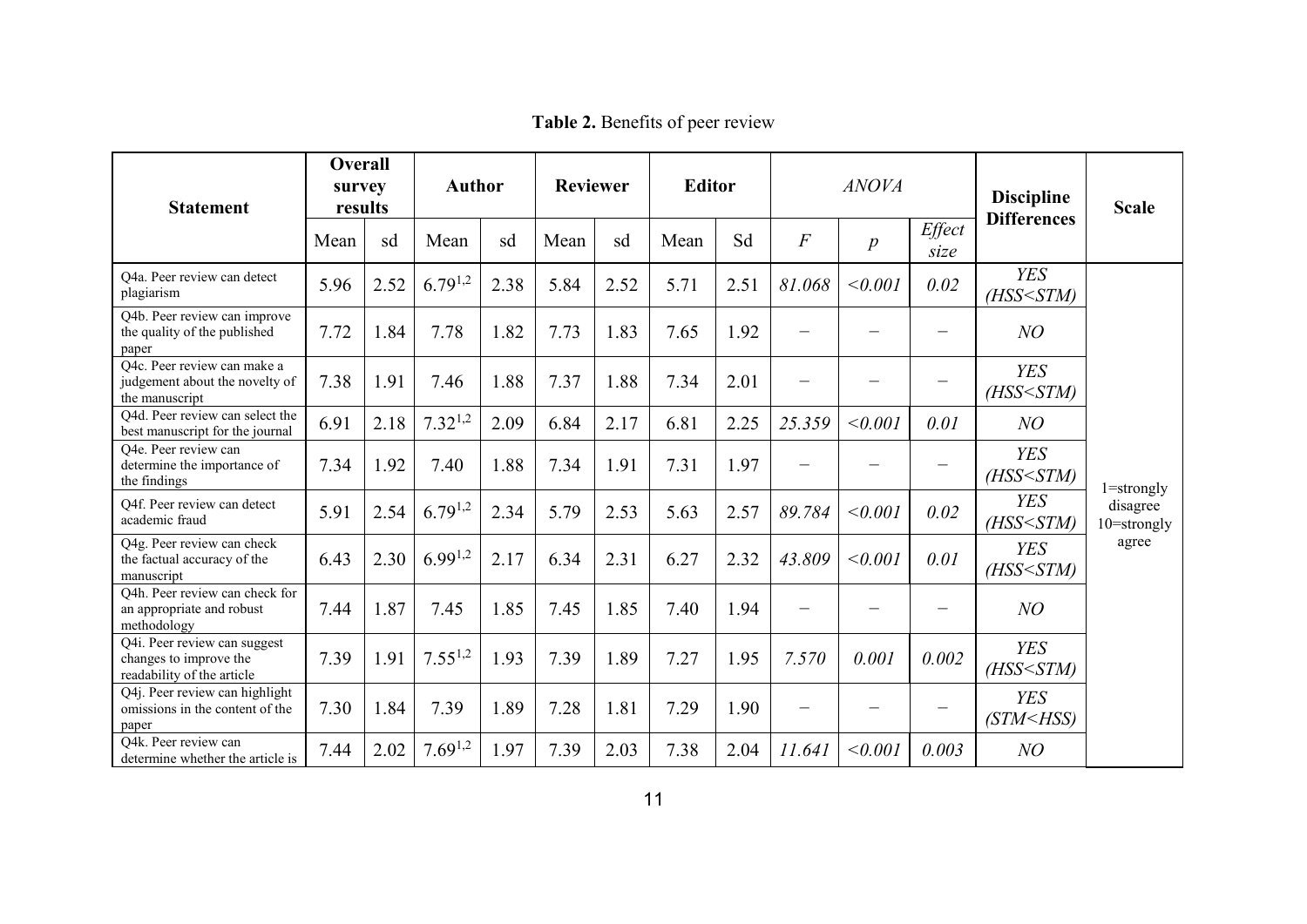| relevant to the journal's aims<br>and scope                                                                                      |      |      |                   |      |      |      |      |      |        |         |       |                                                   |                                                    |
|----------------------------------------------------------------------------------------------------------------------------------|------|------|-------------------|------|------|------|------|------|--------|---------|-------|---------------------------------------------------|----------------------------------------------------|
| Q41. Peer review can provide<br>feedback in all circumstances                                                                    | 6.67 | 2.35 | $7.24^{1,2}$      | 2.16 | 6.58 | 2.36 | 6.51 | 2.40 | 43.030 | < 0.001 | 0.01  | YES<br>(HSS < STM)                                |                                                    |
| Q5a. Peer review indicates that<br>spelling, grammar and<br>punctuation mistakes require<br>correction (suggest sub-<br>editing) | 6.45 | 2.32 | $6.72^{1,2}$      | 2.33 | 6.42 | 2.31 | 6.32 | 2.31 | 10.793 | < 0.001 | 0.003 | YES<br>(HSS < STM)                                |                                                    |
| Q5b. Peer review corrects<br>instances of spelling, grammar<br>and punctuation mistakes<br>(carry out sub-editing)               | 5.49 | 2.56 | 6.08 <sup>4</sup> | 2.57 | 5.43 | 2.54 | 5.24 | 2.53 | 42.256 | < 0.001 | 0.01  | <b>YES</b><br>(HSS < STM)                         | $1 =$ to a very<br>small extent<br>$10$ =to a very |
| Q5c. Peer review indicates that<br>translations require refinement<br>(suggest language polishing)                               | 6.28 | 2.36 | $6.51^{1,2}$      | 2.32 | 6.25 | 2.37 | 6.19 | 2.32 | 7.560  | 0.001   | 0.002 | YES<br>(HSS < STM)                                | great extent                                       |
| Q5d. Peer review refines the<br>translation (carry out language)<br>polishing)                                                   | 5.23 | 2.55 | $5.88^{1,2}$      | 2.54 | 5.14 | 2.54 | 5.01 | 2.50 | 49.610 | < 0.001 | 0.02  | <b>YES</b><br>(HSS <stm)< td=""><td></td></stm)<> |                                                    |

**Note:** empty cells (-) indicate that no significant difference has been detected.

<sup>1</sup>significant difference between: Author and Reviewer

<sup>2</sup>significant difference between: Author and Editor

<sup>3</sup>significant difference between: Reviewer and Editor

4 significant difference between: All groups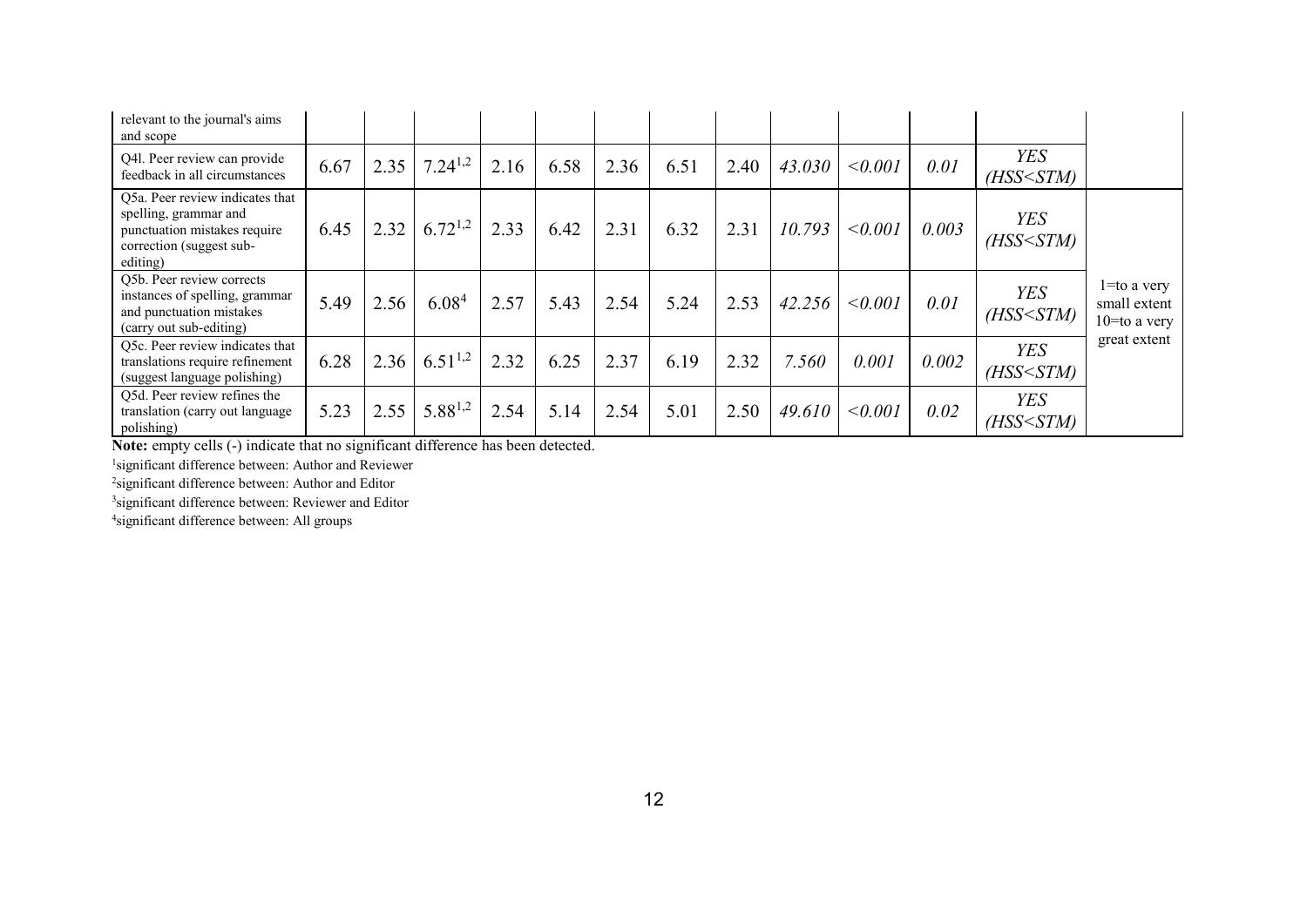**Statement Overall survey results Author Reviewer Editor** *ANOVA* **Discipline Discipline**<br>**Differences** Scale Mean | sd | Mean | sd | Mean | sd | Mean | Sd | F | p *Effect size* Q6a. Authors of one gender are more likely to be accepted for publication in a journal than authors of the other gender 3.37 2.53 3.721,2 2.61 3.31 2.50 3.30 2.56 *13.442 <0.001 0.003 YES (STM<HSS)* 1=extremely rare 10=extremely common Q6b. Authors from particular regions of the world are more likely to be accepted for publication in a journal than authors from other regions of the world  $6.16$  | 2.73 |  $5.88^{1,2}$  | 2.76 |  $6.18$  | 2.72 |  $6.30$  | 2.71 |  $8.461$  |  $<sub>0.001</sub>$  |  $0.003$  |  $\frac{YES}{STMCI}$ </sub> *(STM<HSS)* Q6c. Authors who hold a more senior position in their field are more likely to be published in a journal than authors in a more junior position 7.05 2.51 7.07<sup>2</sup> 2.48 7.12<sup>3</sup>  $2.50$  6.79  $2.52$   $10.655$   $\leq 0.001$  0.003  $\frac{YES}{\sqrt{STM}}$ *(STM<HSS)* Q6d. Reviewers who are competitors within the same field delay their assessment in order to increase the likelihood of their own research being published first  $5.07$  2.63 5.35<sup>4</sup> 2.53 5.08 2.63 4.80 2.67 *15.355 <0.001 0.004 YES (HSS<STM)* Q6e. Reviewers who are competitors within the same field take the 4.96 2.55 5.02 2.52 4.96 2.56 4.92 2.57 *− − − YES (HSS<STM)*

**Table 3.** Ethics of peer review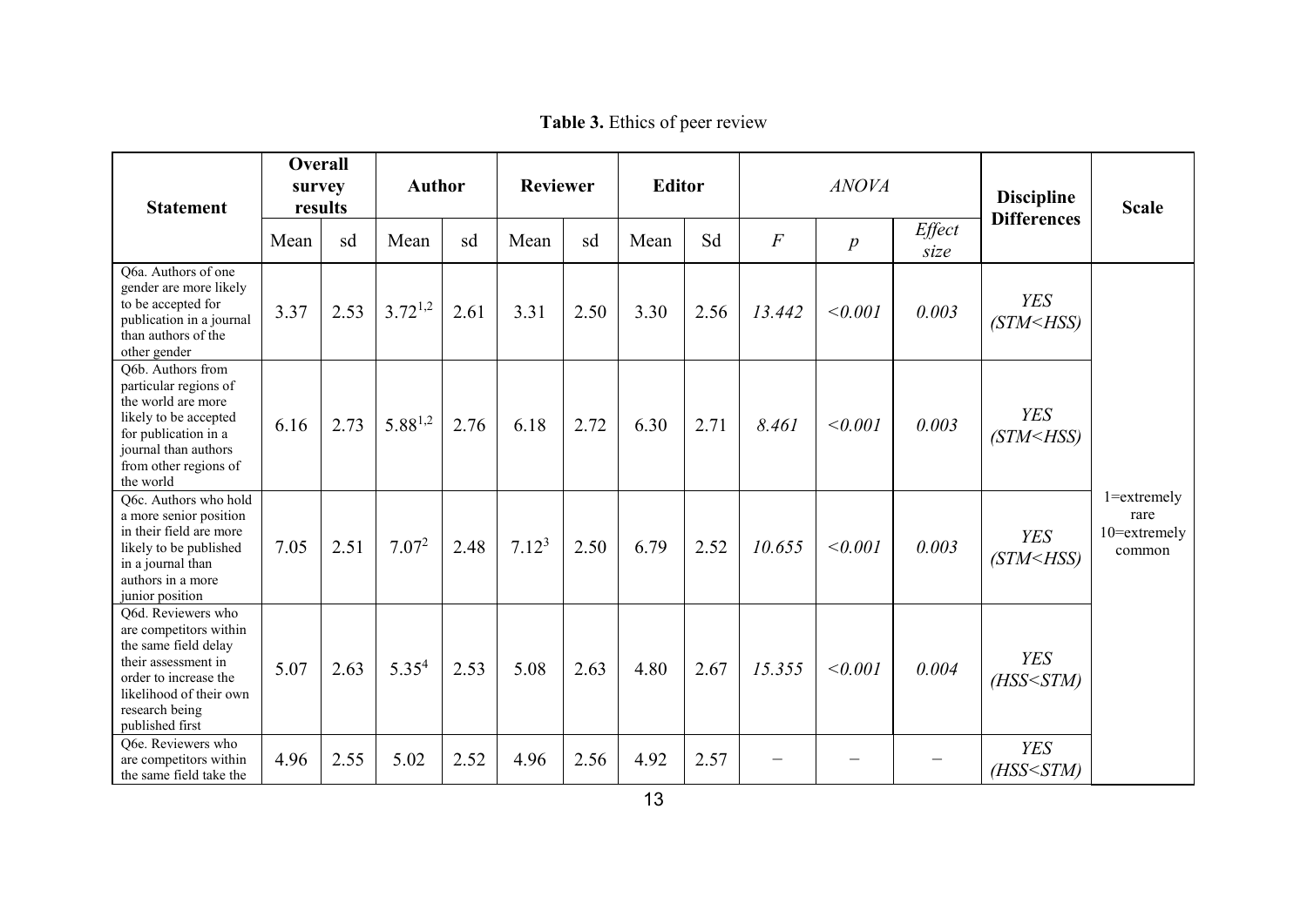| ideas from papers they<br>are reviewing and use<br>them in their own<br>research                                                                                                                          |      |      |                   |      |            |      |      |      |        |         |           |                                          |
|-----------------------------------------------------------------------------------------------------------------------------------------------------------------------------------------------------------|------|------|-------------------|------|------------|------|------|------|--------|---------|-----------|------------------------------------------|
| Q6f. Reviewers give<br>unduly positive<br>reviews to authors they<br>know, in the<br>knowledge that they<br>will receive unduly<br>positive reviews in<br>return to ensure their<br>own work is published | 5.42 | 2.64 | 5.50              | 2.61 | $5.45^{3}$ | 2.63 | 5.27 | 2.69 | 3.443  | 0.032   | negligent | <b>YES</b><br>(HSS < STM)                |
| Q6g. Reviewers<br>conduct reviews under<br>false identities                                                                                                                                               | 2.75 | 2.13 | 3.36 <sup>4</sup> | 2.35 | 2.68       | 2.06 | 2.47 | 2.06 | 66.978 | < 0.001 | 0.02      | <b>YES</b><br>(HSS <stm)< td=""></stm)<> |

**Note:** empty cells (-) indicate that no significant difference has been detected.

<sup>1</sup>significant difference between: Author and Reviewer

<sup>2</sup>significant difference between: Author and Editor

<sup>3</sup>significant difference between: Reviewer and Editor

4 significant difference between: All groups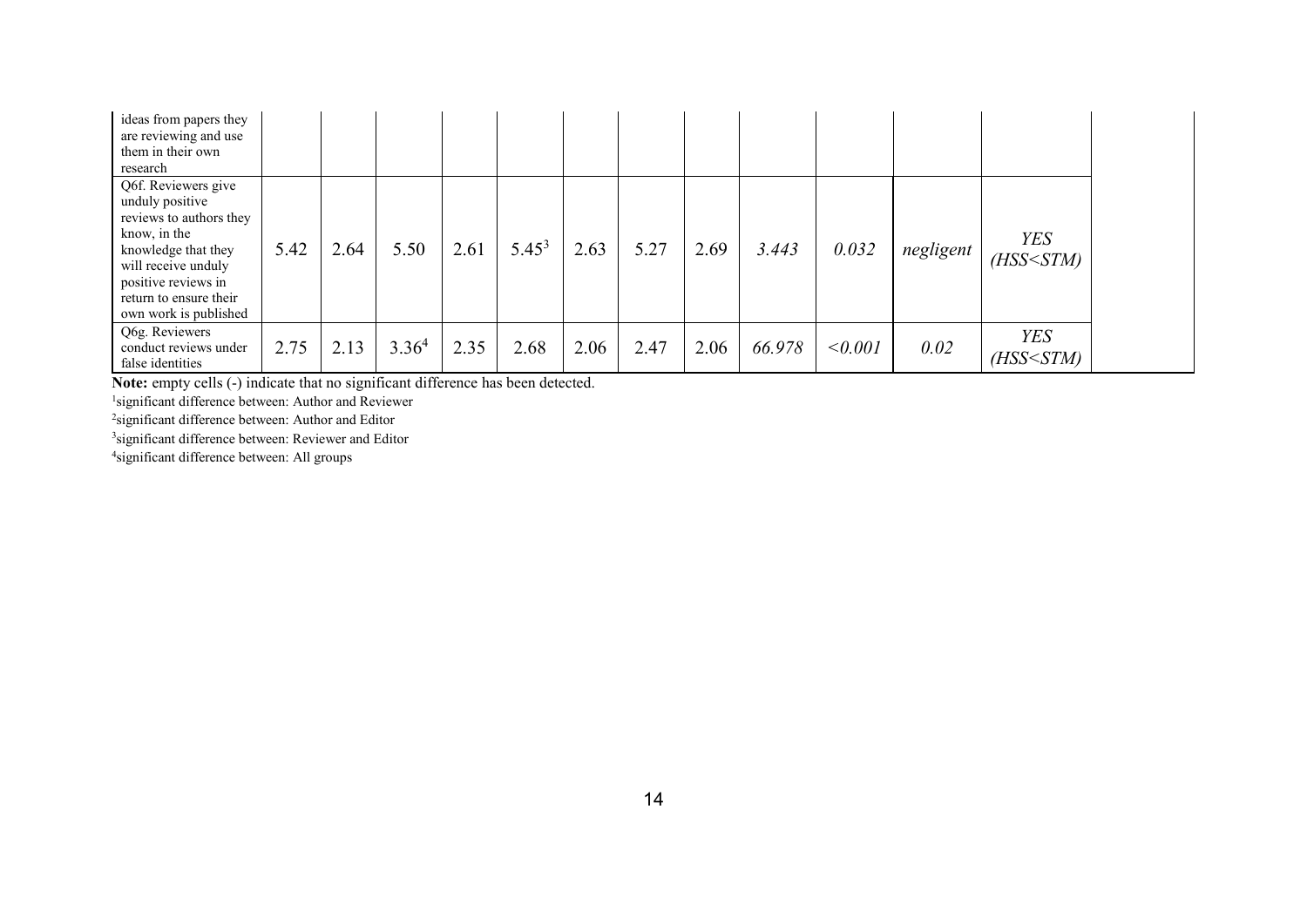#### **5. Discussion**

This section reports and discusses the findings relating to the three key objectives of this research, *viz*, to profile academics' views on the value of the benefits that accrue from, and the ethics of peer review, and to investigate any differences in these three areas arising from role (author, reviewer, editor) or disciplinary (STM or HSS) differences.

First, considering the findings on academics' views on the overall value of peer review, this study affirms findings from earlier studies, that peer review is held in high regard [1,4,5]. Respondents confirmed that they regarded peer review as beneficial in improving their article, and that scholarly communication was greatly helped by peer review. Broadly, then, respondents agree that peer review is still king in the digital age [3], despite its limitations.

Secondly, in respect of the specific purpose and benefits of peer review, this study shows that academics are also confident that peer review can check: the factual accuracy of the manuscript; methodology; novelty; relevance to the journal's aims and scope; and, improve readability. On the other hand, respondents are relatively neutral regarding the ability of peer review to detect plagiarism and academic fraud. In this context, there is some consistency between this and earlier studies. For example, Ware et al [1]'s respondents rated making suggestions on presentation, and improving language or readability highly, and Mulligan, Hall and Raphael [4]'s study showed that academics believed that peer review did improve the quality of the published paper, but were very concerned about its contribution to detecting fraud and plagiarism. However, given the differing scopes of prior studies and differing questions it is difficult to make detailed comparison between this study and prior studies.

Finally, this study considered bias and other ethical aspects of the peer review process. This contributes to the social and subjective dimensions of peer review [2]. There is a considerable interest in bias in peer review. Other recent studies have investigated the conceptual integration of multiple biases in peer review [11], and the motivation frames associated with peer review [8], however, these studies do not discuss the extent of specific biases. In contrast, this study examines the demographic variables, gender, region and seniority as sources of bias, and finds that, in general, gender was not seen as a source of bias, but region and seniority were seen as potential sources of bias. In relation to concerns regarding the control of plagiarism, this study suggests that respondents felt that delaying a review, borrowing ideas, and reciprocal support could all be relatively common practices, although there was no expectation that reviewers would adopt false identities.

This study also reports on opinions on the relative potential of different types of peer review to prevent unethical behaviour in the form of giving overly positive reviews of authors they know. Consistent with earlier studies [1,4], respondents had most confidence in double blind peer review. Arguably lower levels of experience with other types of peer review, and issues relating to disclosure of identities [14] means that respondents are cautious in their judgements as to their success. Overall, it would appear that it may be more fruitful to investigate ways of improving double blind peer review, and making it sufficiently robust in an international, digital age, than to develop alternatives.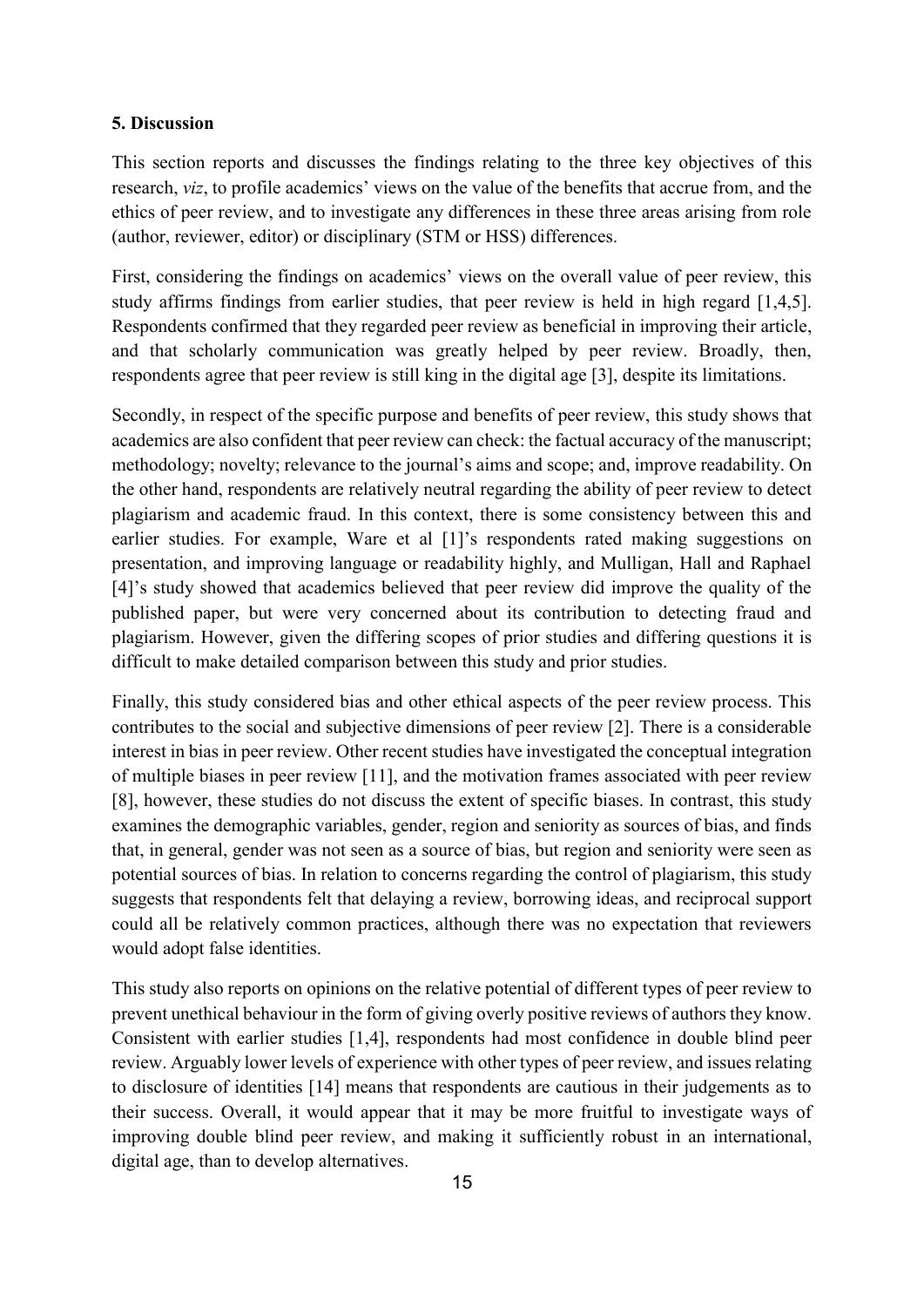| <b>Statement</b>                                                                                                                                                                                                             | <b>Overall</b><br>survey<br>results |      | <b>Author</b>     |      | <b>Reviewer</b> |      | <b>Editor</b> |      | <b>ANOVA</b> |                  |                | <b>Discipline</b><br><b>Differences</b> | <b>Scale</b>                                                |
|------------------------------------------------------------------------------------------------------------------------------------------------------------------------------------------------------------------------------|-------------------------------------|------|-------------------|------|-----------------|------|---------------|------|--------------|------------------|----------------|-----------------------------------------|-------------------------------------------------------------|
|                                                                                                                                                                                                                              | Mean                                | sd   | Mean              | sd   | Mean            | sd   | Mean          | Sd   | $\cal F$     | $\boldsymbol{p}$ | Effect<br>size |                                         |                                                             |
| Q10a. How capable is<br>single blind type of peer<br>review of preventing<br>reviewers from giving<br>overly positive reviews<br>to authors they know in<br>order to guarantee their<br>own work is treated<br>favourably    | 3.79                                | 2.85 | $4.37^{1,2}$      | 2.95 | 3.68            | 2.82 | 3.70          | 2.82 | 29.221       | < 0.001          | 0.008          | <b>YES</b><br>(HSS < STM)               |                                                             |
| Q10b. How capable is<br>double blind type of<br>peer review of<br>preventing reviewers<br>from giving overly<br>positive reviews to<br>authors they know in<br>order to guarantee their<br>own work is treated<br>favourably | 6.87                                | 2.88 | 7.18 <sup>4</sup> | 2.76 | 6.90            | 2.87 | 6.56          | 2.95 | 16.287       | < 0.001          | 0.004          | NO                                      | $1 = totally$<br>incapable<br>$10 = \text{very}$<br>capable |
| Q10c. How capable is<br>open type of peer<br>review of preventing<br>reviewers from giving<br>overly positive reviews<br>to authors they know in<br>order to guarantee their<br>own work is treated<br>favourably            | 4.21                                | 2.79 | $4.70^{4}$        | 2.82 | 4.07            | 2.75 | 4.26          | 2.84 | 24.430       | < 0.001          | 0.007          | <b>YES</b><br>(HSS < STM)               |                                                             |
| Q10d. How capable is<br>open and published type<br>of peer review of<br>preventing reviewers                                                                                                                                 | 4.97                                | 2.89 | $5.31^{1,2}$      | 2.77 | 4.91            | 2.90 | 4.89          | 2.95 | 10.104       | < 0.001          | 0.003          | <b>YES</b><br>(HSS < STM)               |                                                             |

**Table 4.** Ethics and types of peer review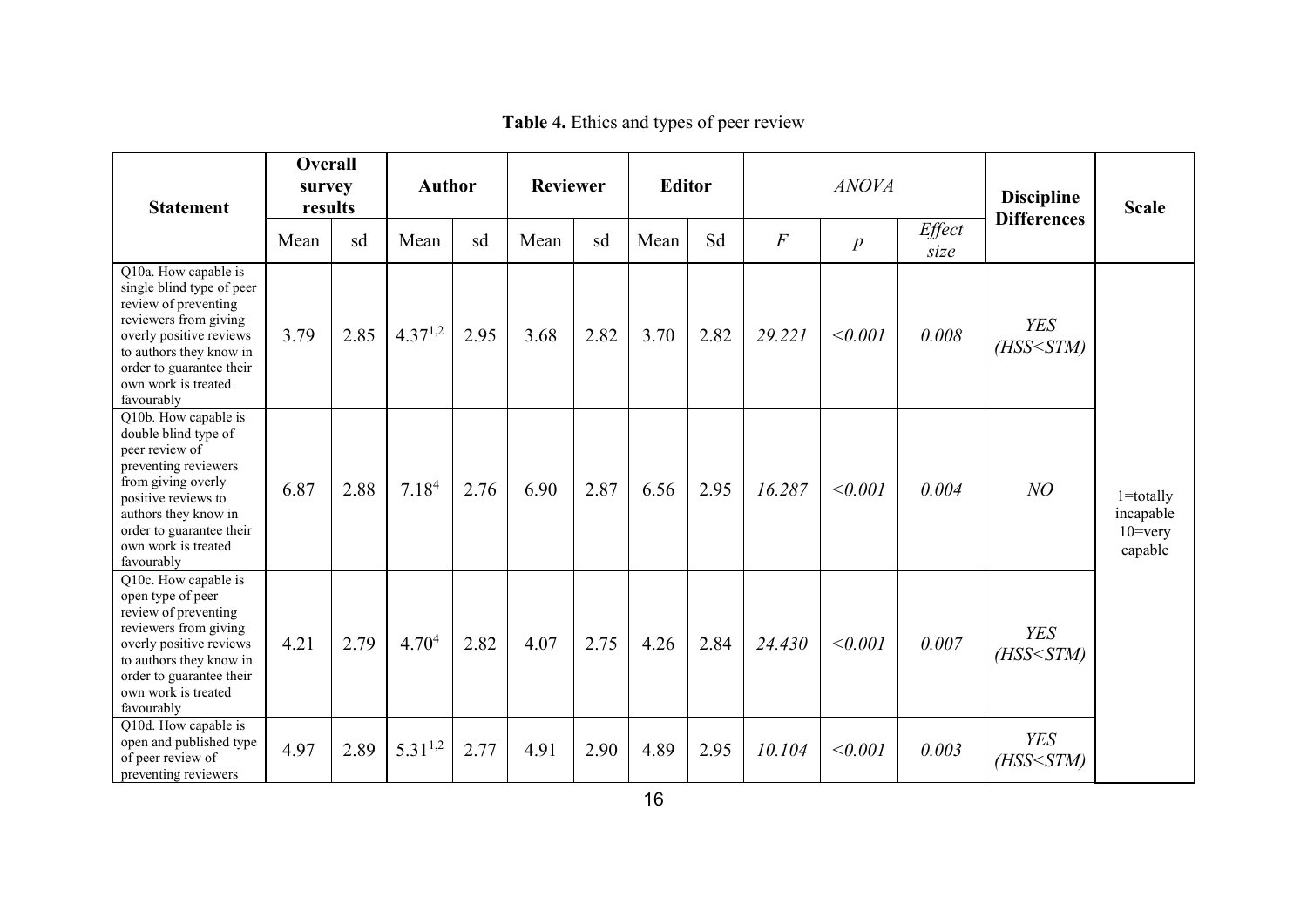| from giving overly<br>positive reviews to<br>authors they know in<br>order to guarantee their<br>own work is treated<br>favourably                                                                                               |      |      |              |      |      |      |      |      |        |         |       |                           |  |
|----------------------------------------------------------------------------------------------------------------------------------------------------------------------------------------------------------------------------------|------|------|--------------|------|------|------|------|------|--------|---------|-------|---------------------------|--|
| Q10e. How capable is<br>post-publication type of<br>peer review of<br>preventing reviewers<br>from giving overly<br>positive reviews to<br>authors they know in<br>order to guarantee their<br>own work is treated<br>favourably | 4.87 | 2.91 | $5.40^{1,2}$ | 2.86 | 4.80 | 2.90 | 4.70 | 2.94 | 22.979 | < 0.001 | 0.006 | <b>YES</b><br>(HSS < STM) |  |
| <sup>1</sup> significant difference between: Author and Reviewer                                                                                                                                                                 |      |      |              |      |      |      |      |      |        |         |       |                           |  |

<sup>2</sup>significant difference between: Author and Editor

<sup>3</sup>significant difference between: Reviewer and Editor

4 significant difference between: All groups

|                    | <b>Authors</b> |      |      |      | <b>Reviewers</b> |      |      | <b>Scale</b> |      |               |
|--------------------|----------------|------|------|------|------------------|------|------|--------------|------|---------------|
|                    | N              | Mean | sd   | N    | Mean             | sd   | N    | Mean         | sd   |               |
| Single blind       | 165            | 4.62 | 2.89 | 4815 | 4.79             | 3.07 | 1558 | 5.11         | 3.25 | $l = v$ erv   |
| Double blind       | 182            | 8.35 | 2.14 | 4875 | 8.64             | 1.93 | 1563 | 8.55         | 2.05 | uncomfortable |
| Open               | 157            | 5.78 | 2.81 | 4795 | 5.38             | 2.98 | 1543 | 5.50         | 3.11 | $10 =$ very   |
| Open and published | 163            | 5.45 | 2.89 | 4800 | 4.99             | 3.02 | 1549 | 4.99         | 3.14 | comfortable   |
| Post-publication   | 160            | 5.23 | 2.90 | 4784 | 4.77             | 2.96 | 1542 | 4.85         | 3.13 |               |

# **Table 5.** Level of comfort with types of peer review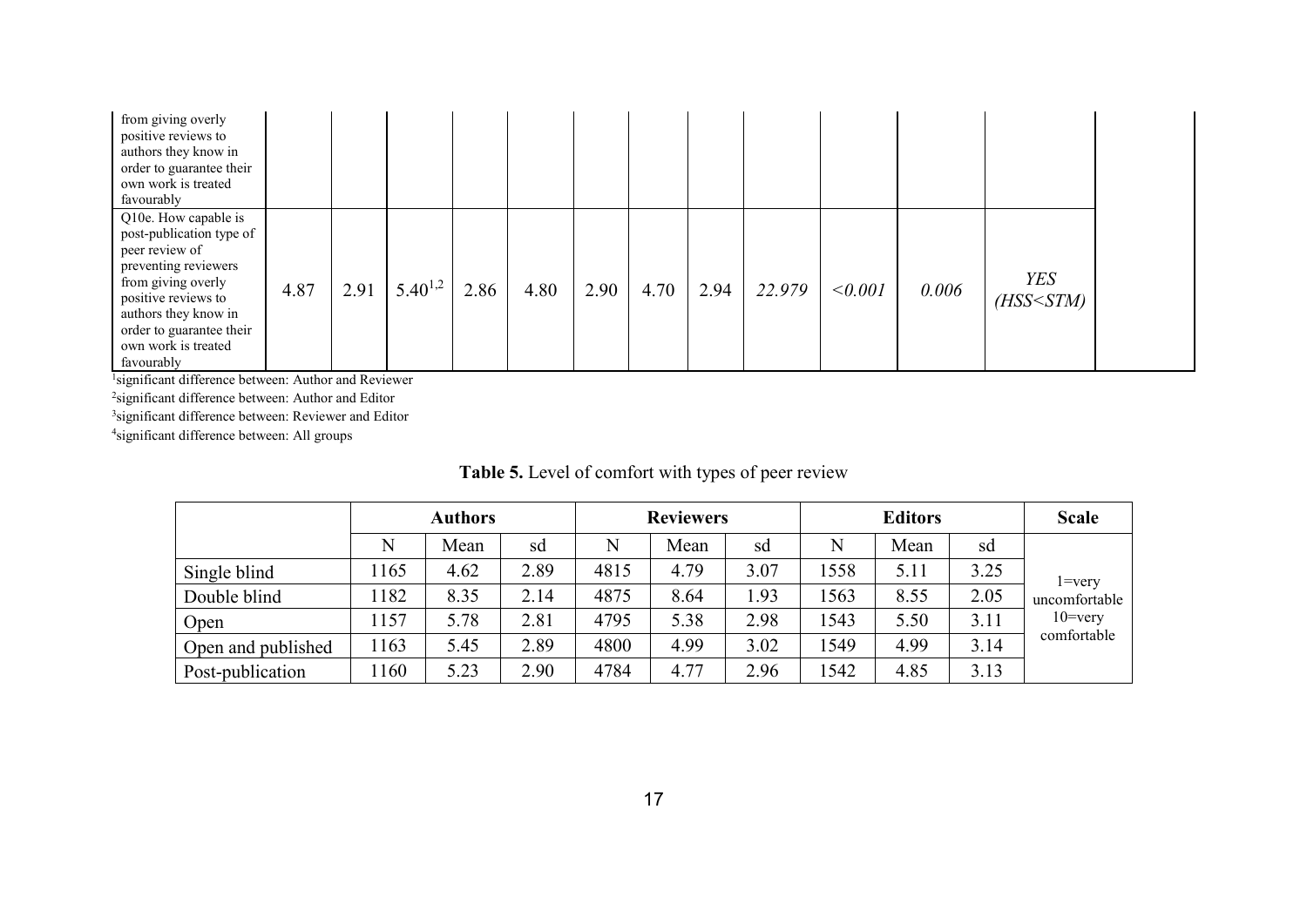This study also offers novel insights through comparing respondents in different disciplines and with different roles. Amongst previous studies, only Mulligan et al. [4] report on disciplinary differences in attitudes to peer review. Their summary on satisfaction with peer review, and the contribution of peer review to scholarly communication in STM subjects, showed some small variations for specific disciplines, but broad consensus regarding the value of peer review. In this study, as regards the overall value of peer review, there are no differences on the basis of discipline. However, in respect of the statements on the more specific benefits and purpose of peer view, there were significant disciplinary differences on many of the statements. For some statements, this hints at the possibility of different underlying practices between STM and HSS disciplines in areas such as novelty judgments, checking factual accuracy and improving readability. Such differences in disciplinary attitudes to peer review have also been identified in other recent studies [7]. This study also explored disciplinary differences in respect of the ethics of and bias in peer review. There was a significant disciplinary difference in the expected impact of gender, geography and seniority on the outcome of the review process, and on dubious practices such as delaying a review, borrowing ideas, reciprocal support, and using false identities.

The other central contribution of this study relates to any differences in attitude on the basis of role. Earlier studies have either focussed on reviewers' or academics' attitudes [1,3,8] or studied two of the three groups of authors, reviewers and editors [4 - authors and reviewers; 2 - editors and reviewers]. This study makes a comparison across all three of these groups, thereby generating insights across the full spectrum of experience with the peer review process. There were no significant differences in attitudes between the three groups with respect their overall view of the importance of peer review. However, when asked in more detail about the specific value and benefits of peer review, authors are in every instance more positive than reviewers, and, in turn, reviewers are more positive than editors, although not all of these differences are statistically significant. This suggests that those with a more extensive and multi-dimensional experience of peer review have greater reservations regarding its benefits, in relation, for instance to its ability to detect plagiarism, improve the quality of the published paper, ad select the best manuscript for the journal. In terms of the ethics of peer review, authors were a little more inclined to think that there was a gender bias, than reviewers or editors, and in relation to seniority, editors viewed this as less common than did authors and reviewers, and editors were more likely to see region as a source of bias than authors or reviewers. Finally, considering fraudulent practices, *viz*, delaying a review, borrowing ideas, reciprocal support and using false identities, there is evidence of some differences between groups. Editors thought both false identities and deliberate delays in assessment were much less likely to happen, than did reviewers and authors, but there was no significant difference of opinion on whether borrowing ideas. Finally, when considering the potential for favouritism in the context of different types of peer review, in almost all instances, authors were more confident than reviewers and reviewers more confident than editors the specific type of peer review would prevent this.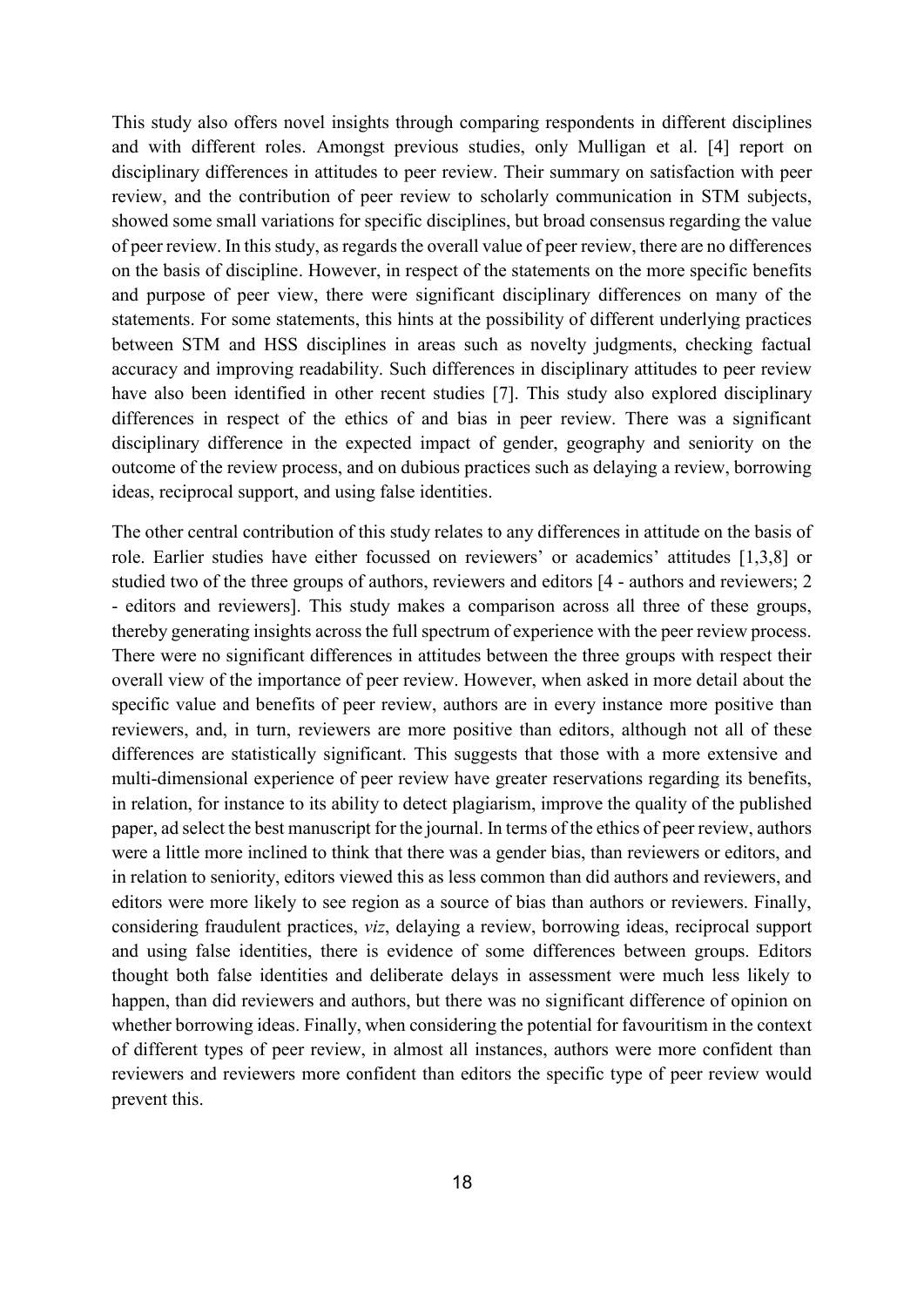#### **6.Conclusion and recommendations**

#### *6.1 Summary*

This article draws on data from a major international survey, based on the database of authors and reviewers of a major publisher, Taylor & Francis. It offers insights into academics' views regarding the value, benefits and ethical aspects of peer review in the context of scholarly communication. It demonstrates that peer review is still highly valued, but that there are variations in the level of confidence in peer review to achieve some of its key purposes, and views on the extent to which it can be ensured that all practices are ethical. In addition to providing a general profile, analyses have been performed to explore any differences on the basis of the status of the respondents (author, author and reviewer, author, reviewer and editor, and on the basis of the two major disciplinary groups, STM and HSS. These analyses do show some significant differences in views between respondents with different status, with views varying more between the group Author and the group Reviewer, than between the groups Reviewer and Editor. In addition, there is some evidence of disciplinary differences in views on both the benefit of peer review and on its ethical dimensions.

#### *6.2 Recommendations for practice and further research*

Given the increasing inter-disciplinarity and internationalisation of scholarly communications processes, and the growth of open access publishing, both through established scholarly journals, and more recently in the form of open access interdisciplinary mega-journals, these are challenging times for peer review. Various models of peer review have been proposed, but authors are demonstrating their preference for the most established model, double-blind peer review, and there is little evidence as yet to suggest that other approaches will increase confidence in peer review. Indeed, it is of some concern that those who have greater experience with peer review (reviewers and editors) have less confidence in its ability to deliver on both benefits and ethics, than those with less experience (authors). Hence, there is an ongoing need for those responsible for the peer review processes to seek out and implement approaches that ensure peer review continues to be beneficial to the scholarly community.

In addition, whilst this study has generated a rich range of insights into views on the value, benefits and ethical aspects of peer review in scholarly communication, there is considerable scope for further research. In recognition of the importance of peer review, there have been three other significant international surveys of researchers on this topic in recent years, which all offer interesting insights, but there is considerably more work to do in understanding different responses from different disciplinary communities. For example, this study shows significant disciplinary differences, between HSS and STM; these need further exploration. In addition, it would be useful to further probe the views of people with different roles in the peer review process, including conducting more qualitative studies in order to generate insights into attitudes towards the peer review process, with a view to, for instance, developing theoretical models that influence willingness to, and thoroughness of review. Finally, another limitation of most of the research to date, whether it is the qualitative or quantitative tradition is that it is descriptive. As such, it is about theory development, and engages to only a limited extent in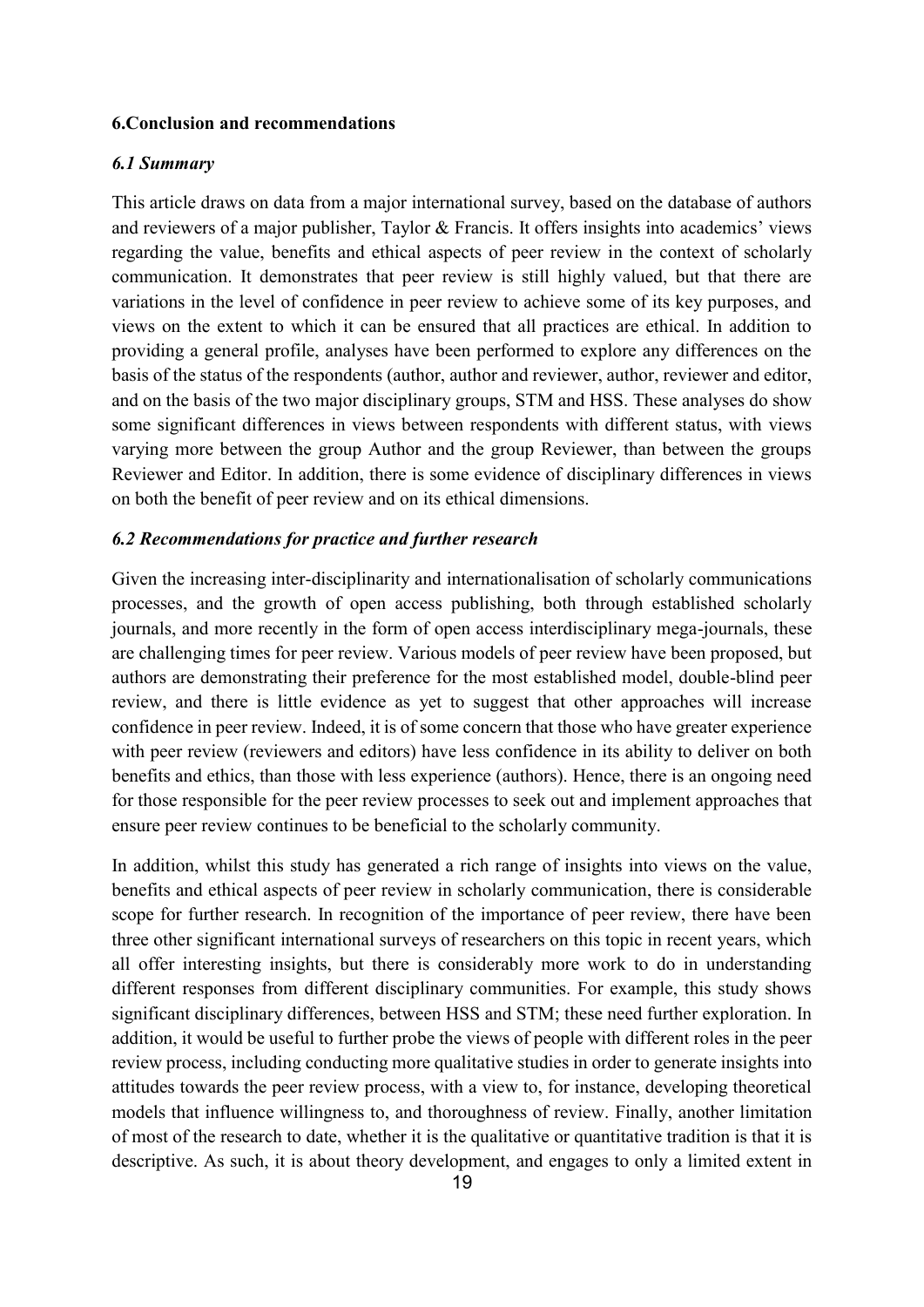theory testing, which might involve the identification of key variables associated with the peer review process, and the relationships between them. For example, one key arena in which this might be taken forward in in relation to the impact of aspects of the peer review process on trust in the scholarly communication, and the related arena of the control of plagiarism.

**Acknowledgements**: The authors are grateful to Taylor & Francis for access to the data generated from a survey designed and conducted by a team of their staff, including Will Frass, Senior Research Executive, Elaine Devine, Communications Manager (Author Relation), Jo Cross, Head of Research and Business Intelligence, and Victoria Gardner, Open Access publisher.

#### **References**

- [1]Ware M. Peer review: benefits, perceptions and alternatives. Publishing Research Consortium, London (PRC Summary Papers 4), 2008
- [2] Lipworth WL, Kerridge IH, Carter SM et al. Journal peer review in context: A qualitative study of the social and subjective dimensions of manuscript review in biomedical publishing. *Social Science & Medicine* 2011; 72(7): 1056-1063.
- [3] Nicholas D, Watkinson A, Jamali HR et al. Peer review: still king in the digital age. *Learned Publishing* 2015; 28(1): 15-21.
- [4] Mulligan A, Hall L and Raphael, E. Peer review in a changing world: An international study measuring the attitudes of researchers. *Journal of the American Society for Information Science and Technology* 2013; 64(1): 132-161.
- [5] Nicholas D, Watkinson A, Volentine R et al. Trust and authority in scholarly communications in the light of the digital transition: Setting the scene for a major study. *Learned Publishing* 2014; 27(2): 121-134.
- [6] Tenopir C, Levine K, Allard S et al. Trustworthiness and authority of scholarly information in a digital age: Results of an international questionnaire. *Journal of the Association for Information Science and Technology* (2015); 67(10): 2344-2361.
- [7] Rowley J, Johnson F, Sbaffi L et al. Academics' behaviours and attitudes towards open access publishing in scholarly journals. *Journal of the Association for Information Science and Technology* 2017; Early View, DOI: 10.1002/asi.23710.
- [8[ Zaharie MA and Osoian CL. Peer review motivation frames: A qualitative approach. *European Management Journal* 2016; 34(1): 69-79.
- [9] Siler K, Lee K. and Bero L. Measuring the effectiveness of scientific gate keeping. *Proceedings of the National Academy of Sciences* 2015; 112(2): 360-365.
- [10] Lee CJ, Sugimoto CR, Zhang G. and Cronin B. Bias in peer review. *Journal of the American Society for Information Science and Technology* 2013; 64(1): 2-17.
- [11] Zhao YW, Chi C-H and Van den Heuve W-J. Imperfect referees: reducing the impact of multiple biases in peer review. *Journal of the American Society for Information Science and Technology* 2015; 66(11): 2340-2356.
- [12] Jamali HR, Nicholas D, Watkinson A et al. How scholars implement trust in their reading, citing and publishing activities. *Library & Information Science Research* 2014*;* 36(3-4): 192-202.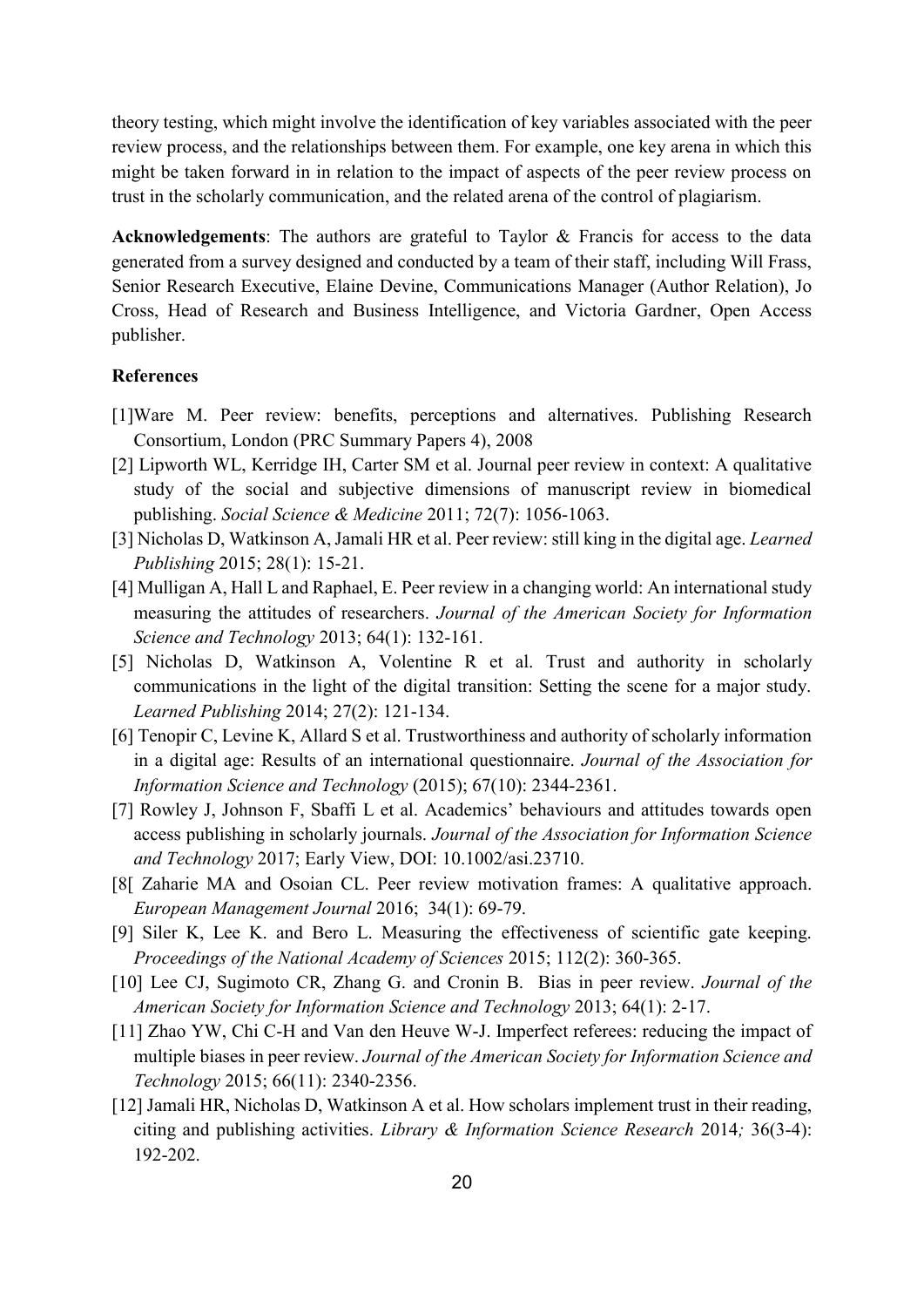- [13] Garcia JA, Rodrigues-Sanchez R and Fdez-Valdivia J. Bias and effort in peer review. *Journal of the American Society for Information Science and Technology* 2015; 66(10): 2020-2030.
- [14] Nobarany S and Booth KS. Understanding and supporting anonymity policies in peer review. *Journal of the Association for Information Science and Technology* 2016; 68(4): 957-971.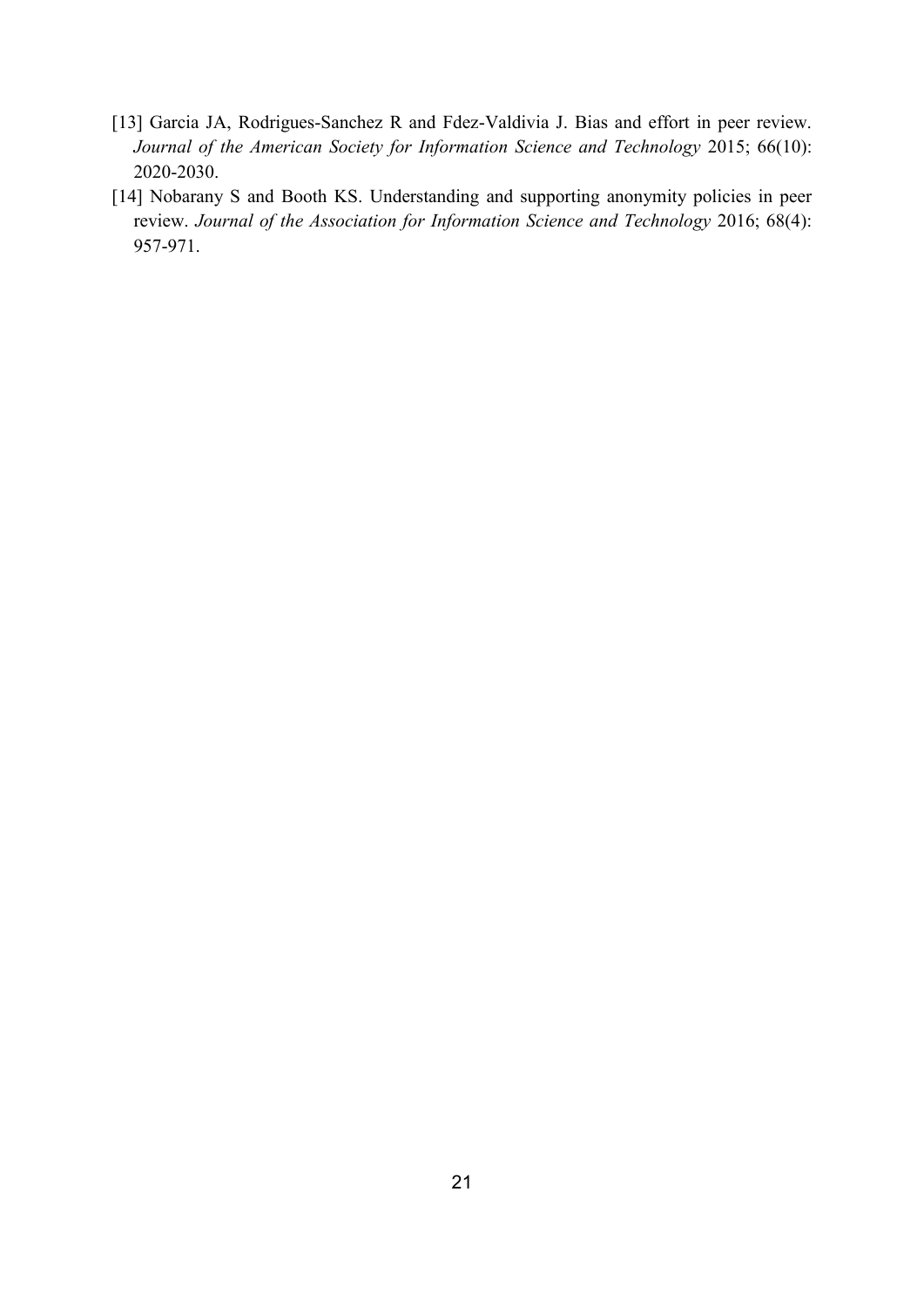| Author(s)                           | <b>Title</b>                                                                                                                                             | Date | Geographical<br>coverage | Population                                    | <b>Topics</b>                                                                                                                                                                                                                                                                                                                        | Research<br>method |
|-------------------------------------|----------------------------------------------------------------------------------------------------------------------------------------------------------|------|--------------------------|-----------------------------------------------|--------------------------------------------------------------------------------------------------------------------------------------------------------------------------------------------------------------------------------------------------------------------------------------------------------------------------------------|--------------------|
| Ware $[1]$                          | Peer review: benefits,<br>perceptions,<br>alternatives                                                                                                   | 2008 | Global                   | 3040<br>academics                             | Types and durations of peer review,<br>reviewers' perspectives and editors' role,<br>benefits of peer review                                                                                                                                                                                                                         | Survey             |
| Lipworth et al<br>$\lceil 2 \rceil$ | Journal peer review in<br>context: a qualitative<br>study of the social and<br>subjective dimensions<br>of manuscript review in<br>biomedical publishing | 2011 | UK, USA,<br>Australia    | 35 editors and<br>reviewers in<br>biomedicine | Motivations, power relations, authority,<br>moral responsibility, prejudice and<br>intuition                                                                                                                                                                                                                                         | Interviews         |
| Mulligan et al<br>$[4]$             | Peer review in a<br>changing world: an<br>initial study measuring<br>the attitudes of<br>researchers                                                     | 2013 | Global                   | 4000<br>researchers                           | Attitudes towards peer review, including<br>satisfaction levels, importance and<br>sustainability the purpose of peer review<br>and the effectiveness of different types of<br>peer review. Some analysis was<br>conducted on a disciplinary basis. Also<br>reported on authors' experience of peer<br>review, and their motivations | Survey             |
| Lee et al. $[10]$                   | Bias in peer review                                                                                                                                      | 2013 | N/A                      | N/A                                           | Reviews types of bias (author<br>characteristics, reviewer characteristics,<br>content), discusses the effect of review<br>type                                                                                                                                                                                                      | Conceptual         |

**Appendix 1.** Key previous studies on peer review